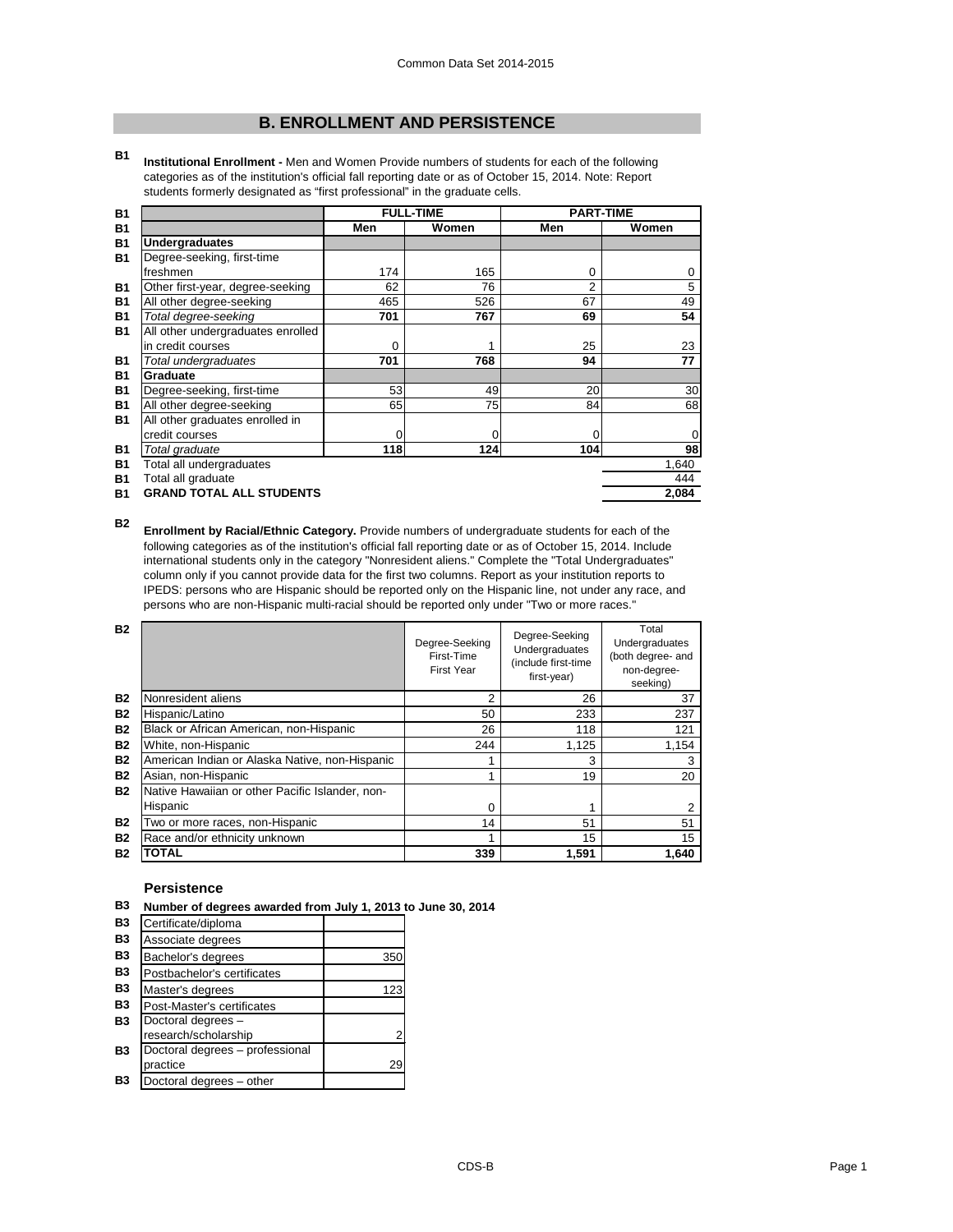## **Graduation Rates**

The items in this section correspond to data elements collected by the IPEDS Web-based Data Collection System's Graduation Rate Survey (GRS). For complete instructions and definitions of data elements, see the IPEDS GRS instructions and glossary on the 2014 Web-based survey.

## **For Bachelor's or Equivalent Programs**

Please provide data for the Fall 2008 cohort if available. If Fall 2008 cohort data are not available, provide data for the Fall 2007 cohort.

## *Fall 2008 Cohort*

Report for the cohort of full-time first-time bachelor's (or equivalent) degree-seeking undergraduate students who entered in Fall 2008. Include in the cohort those who entered your institution during the summer term preceding Fall 2008.

| B4         | Initial 2008 cohort of first-time, full-time bachelor's (or equivalent) degree-seeking                                                                                                                                                                                          |     |
|------------|---------------------------------------------------------------------------------------------------------------------------------------------------------------------------------------------------------------------------------------------------------------------------------|-----|
|            | undergraduate students; total all students:                                                                                                                                                                                                                                     | 471 |
| <b>B5</b>  | Of the initial 2008 cohort, how many did not persist and did not graduate for the<br>following reasons: death, permanent disability, service in the armed forces, foreign aid<br>service of the federal government, or official church missions; total allowable<br>exclusions: |     |
| B6         | Final 2008 cohort, after adjusting for allowable exclusions: (subtract question B5 from<br>question B4)                                                                                                                                                                         | 470 |
| <b>B7</b>  | Of the initial 2008 cohort, how many completed the program in four years or less (by<br>August 31, 2012):                                                                                                                                                                       | 171 |
| <b>B8</b>  | Of the initial 2008 cohort, how many completed the program in more than four years<br>but in five years or less (after August 31, 2012 and by August 31, 2013):                                                                                                                 | 68  |
| <b>B9</b>  | Of the initial 2008 cohort, how many completed the program in more than five years<br>but in six years or less (after August 31, 2013 and by August 31, 2014):                                                                                                                  | 8   |
| <b>B10</b> | Total graduating within six years (sum of questions B7, B8, and B9):                                                                                                                                                                                                            | 247 |
| <b>B11</b> | Six-year graduation rate for 2008 cohort (question B10 divided by question B6):                                                                                                                                                                                                 | 53% |

## *Fall 2007 Cohort*

Report for the cohort of full-time first-time bachelor's (or equivalent) degree-seeking undergraduate students who entered in Fall 2007. Include in the cohort those who entered your institution during the summer term preceding Fall 2007.

| <b>B4</b>  | Initial 2007 cohort of first-time, full-time bachelor's (or equivalent) degree-seeking                                                                                                                                                                                          |     |
|------------|---------------------------------------------------------------------------------------------------------------------------------------------------------------------------------------------------------------------------------------------------------------------------------|-----|
|            | undergraduate students; total all students:                                                                                                                                                                                                                                     | 465 |
| <b>B5</b>  | Of the initial 2007 cohort, how many did not persist and did not graduate for the<br>following reasons: death, permanent disability, service in the armed forces, foreign aid<br>service of the federal government, or official church missions; total allowable<br>exclusions: | 0   |
| <b>B6</b>  | Final 2007 cohort, after adjusting for allowable exclusions: (subtract question B5 from<br>question B4)                                                                                                                                                                         | 465 |
| <b>B7</b>  | Of the initial 2007 cohort, how many completed the program in four years or less (by<br>August 31, 2011):                                                                                                                                                                       | 157 |
| <b>B8</b>  | Of the initial 2007 cohort, how many completed the program in more than four years<br>but in five years or less (after August 31, 2011 and by August 31, 2012):                                                                                                                 | 75  |
| <b>B</b> 9 | Of the initial 2007 cohort, how many completed the program in more than five years<br>but in six years or less (after August 31, 2012 and by August 31, 2013):                                                                                                                  |     |
| <b>B10</b> | Total graduating within six years (sum of questions B7, B8, and B9):                                                                                                                                                                                                            | 239 |
| <b>B11</b> | Six-year graduation rate for 2007 cohort (question B10 divided by question B6):                                                                                                                                                                                                 | 51% |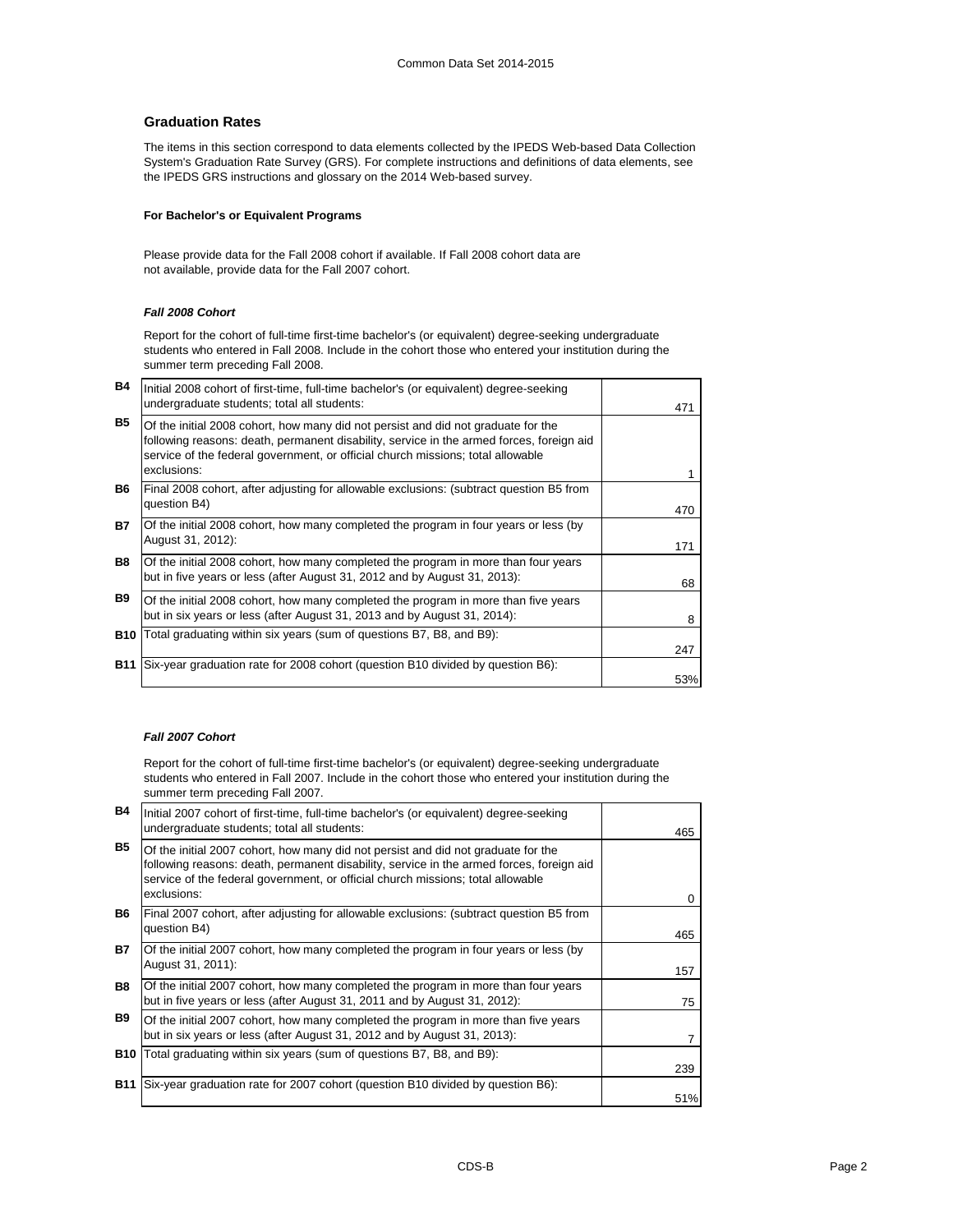## **For Two-Year Institutions**

Please provide data for the 2011 cohort if available. If 2011 cohort data are not available, provide data for the 2010 cohort.

*2011 Cohort*

|            | B12   Initial 2011 cohort, total of first-time, full-time degree/certificate-seeking students:                                                                                                                                                                                             |  |
|------------|--------------------------------------------------------------------------------------------------------------------------------------------------------------------------------------------------------------------------------------------------------------------------------------------|--|
|            | <b>B13</b> Of the initial 2011 cohort, how many did not persist and did not graduate for the<br>following reasons: death, permanent disability, service in the armed forces, foreign aid<br>service of the federal government, or official church missions; total allowable<br>exclusions: |  |
|            | <b>B14</b> Final 2011 cohort, after adjusting for allowable exclusions (Subtract question B13 from<br>question B12):                                                                                                                                                                       |  |
| B15 I      | Completers of programs of less than two years duration (total):                                                                                                                                                                                                                            |  |
| <b>B16</b> | Completers of programs of less than two years within 150 percent of normal time:                                                                                                                                                                                                           |  |
| <b>B17</b> | Completers of programs of at least two but less than four years (total):                                                                                                                                                                                                                   |  |
| B18 I      | Completers of programs of at least two but less than four-years within 150 percent of<br>normal time:                                                                                                                                                                                      |  |
| <b>B19</b> | Total transfers-out (within three years) to other institutions:                                                                                                                                                                                                                            |  |
| <b>B20</b> | Total transfers to two-year institutions:                                                                                                                                                                                                                                                  |  |
|            | <b>B21</b> Total transfers to four-year institutions:                                                                                                                                                                                                                                      |  |

#### *2010 Cohort*

|            | <b>B12</b> Initial 2010 cohort, total of first-time, full-time degree/certificate-seeking students:                                                                                                                                                                                        |  |
|------------|--------------------------------------------------------------------------------------------------------------------------------------------------------------------------------------------------------------------------------------------------------------------------------------------|--|
|            | <b>B13</b> Of the initial 2010 cohort, how many did not persist and did not graduate for the<br>following reasons: death, permanent disability, service in the armed forces, foreign aid<br>service of the federal government, or official church missions; total allowable<br>exclusions: |  |
|            | <b>B14</b> Final 2010 cohort, after adjusting for allowable exclusions (Subtract question B13 from<br>question B12):                                                                                                                                                                       |  |
|            | <b>B15</b> Completers of programs of less than two years duration (total):                                                                                                                                                                                                                 |  |
|            | <b>B16</b> Completers of programs of less than two years within 150 percent of normal time:                                                                                                                                                                                                |  |
|            | <b>B17</b> Completers of programs of at least two but less than four years (total):                                                                                                                                                                                                        |  |
|            | <b>B18</b> Completers of programs of at least two but less than four-years within 150 percent of<br>normal time:                                                                                                                                                                           |  |
|            | B19   Total transfers-out (within three years) to other institutions:                                                                                                                                                                                                                      |  |
| <b>B20</b> | Total transfers to two-year institutions:                                                                                                                                                                                                                                                  |  |
|            | <b>B21</b> Total transfers to four-year institutions:                                                                                                                                                                                                                                      |  |

#### **Retention Rates**

Report for the cohort of all full-time, first-time bachelor's (or equivalent) degree-seeking undergraduate students who entered in Fall 2013 (or the preceding summer term). The initial cohort may be adjusted for students who departed for the following reasons: death, permanent disability, service in the armed forces, foreign aid service of the federal government or official church missions. No other adjustments to the initial cohort should be made.

| <b>B22</b> For the cohort of all full-time bachelor's (or equivalent) degree-seeking undergraduate |     |
|----------------------------------------------------------------------------------------------------|-----|
| students who entered your institution as freshmen in Fall 2013 (or the preceding                   |     |
| summer term), what percentage was enrolled at your institution as of the date your                 |     |
| linstitution calculates its official enrollment in Fall 2014?                                      |     |
|                                                                                                    | 64% |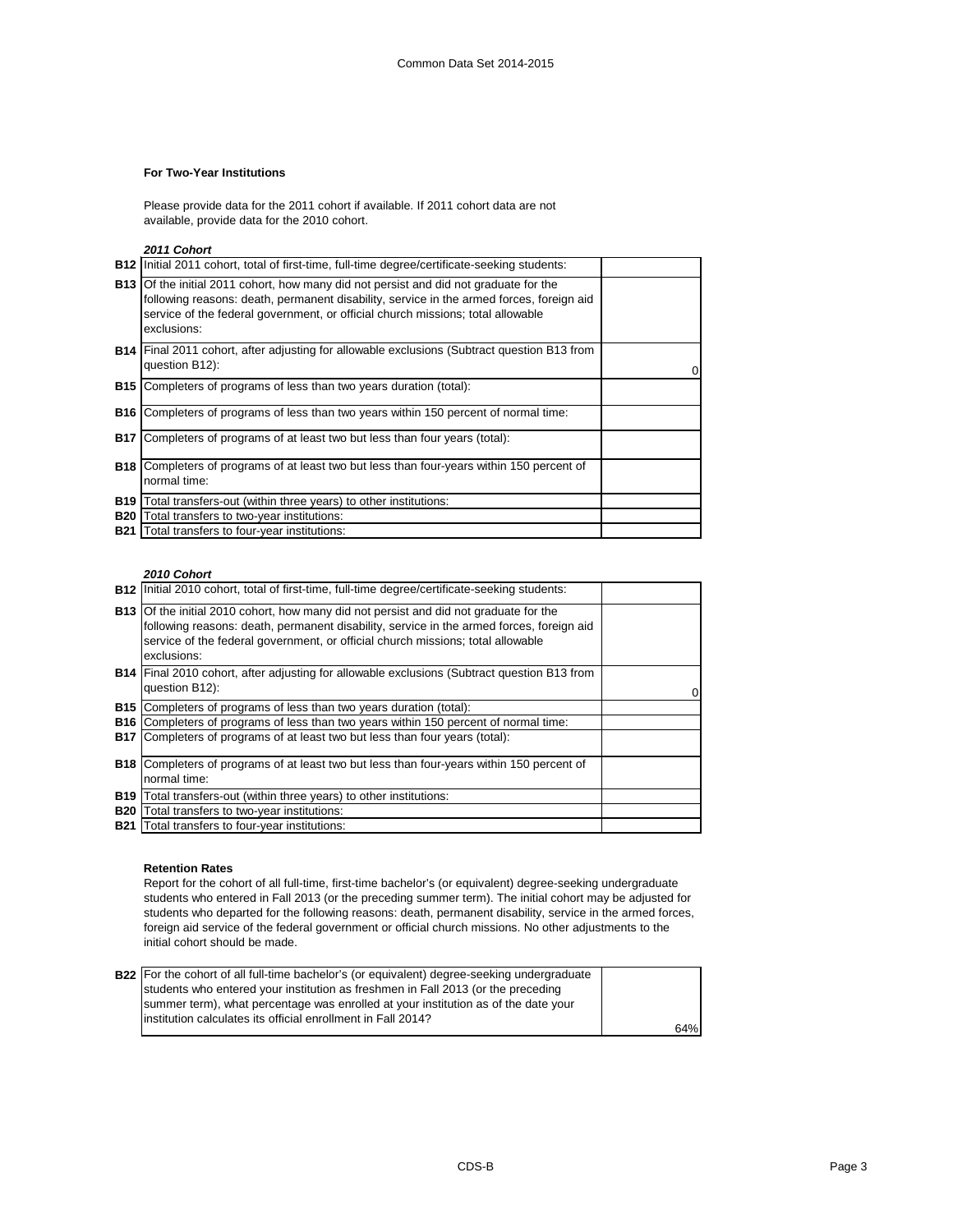# **C. FIRST-TIME, FIRST-YEAR (FRESHMAN) ADMISSION**

## **Applications**

**C1 First-time, first-year, (freshmen) students:** Provide the number of degree-seeking, first-time, first-year students who applied, were admitted, and enrolled (full- or part-time) in Fall 2014. Include early decision, early action, and students who began studies during summer in this cohort. Applicants should include only those students who fulfilled the requirements for consideration for admission (i.e., who completed actionable applications) and who have been notified of one of the following actions: admission, nonadmission, placement on waiting list, or application withdrawn (by applicant or institution). Admitted applicants should include wait-listed students who were subsequently offered admission.

| C <sub>1</sub> | Total first-time, first-year (freshman) men who applied               | 687 |
|----------------|-----------------------------------------------------------------------|-----|
| C <sub>1</sub> | Total first-time, first-year (freshman) women who applied             | 769 |
|                |                                                                       |     |
| C <sub>1</sub> | Total first-time, first-year (freshman) men who were admitted         | 380 |
| C <sub>1</sub> | Total first-time, first-year (freshman) women who were admitted       | 447 |
|                |                                                                       |     |
| C <sub>1</sub> | Total full-time, first-time, first-year (freshman) men who enrolled   | 174 |
| C <sub>1</sub> | Total part-time, first-time, first-year (freshman) men who enrolled   |     |
|                |                                                                       |     |
| C <sub>1</sub> | Total full-time, first-time, first-year (freshman) women who enrolled | 165 |
| C <sub>1</sub> | Total part-time, first-time, first-year (freshman) women who enrolled |     |

**C2 Freshman wait-listed students (students who met admission requirements but whose final admission was contingent on space availability)**

|                |                                                                     | Yes | No |
|----------------|---------------------------------------------------------------------|-----|----|
| C <sub>2</sub> | [Do you have a policy of placing students on a waiting list?        |     |    |
| C <sub>2</sub> | If yes, please answer the questions below for Fall 2014 admissions: |     |    |
| C <sub>2</sub> | Number of qualified applicants offered a placed on waiting list     |     |    |
| C <sub>2</sub> | Number accepting a place on the waiting list                        |     |    |
| C <sub>2</sub> | Number of wait-listed students admitted                             |     |    |

- **C2** Is your waiting list ranked?
- **C2** If yes, do you release that information to students?
- **C2** Do you release that information to school counselors?

## **Admission Requirements**

**C3 High school completion requirement**

| C <sub>3</sub> | High school diploma is required and GED is<br>accepted     |  |
|----------------|------------------------------------------------------------|--|
| C <sub>3</sub> | High school diploma is required and GED is not<br>accepted |  |
| C <sub>3</sub> | High school diploma or equivalent is not required          |  |

**C4 Does your institution require or recommend a general college-preparatory program for degreeseeking students?**

| C <sub>4</sub> | <b>IReauire</b>               |  |
|----------------|-------------------------------|--|
|                | C4 Recommend                  |  |
| C <sub>4</sub> | Neither require nor recommend |  |

**C5 Distribution of high school units required and/or recommended.** Specify the distribution of academic high school course units required and/or recommended of all or most degree-seeking students using Carnegie units (one unit equals one year of study or its equivalent). If you use a different system for calculating units, please convert.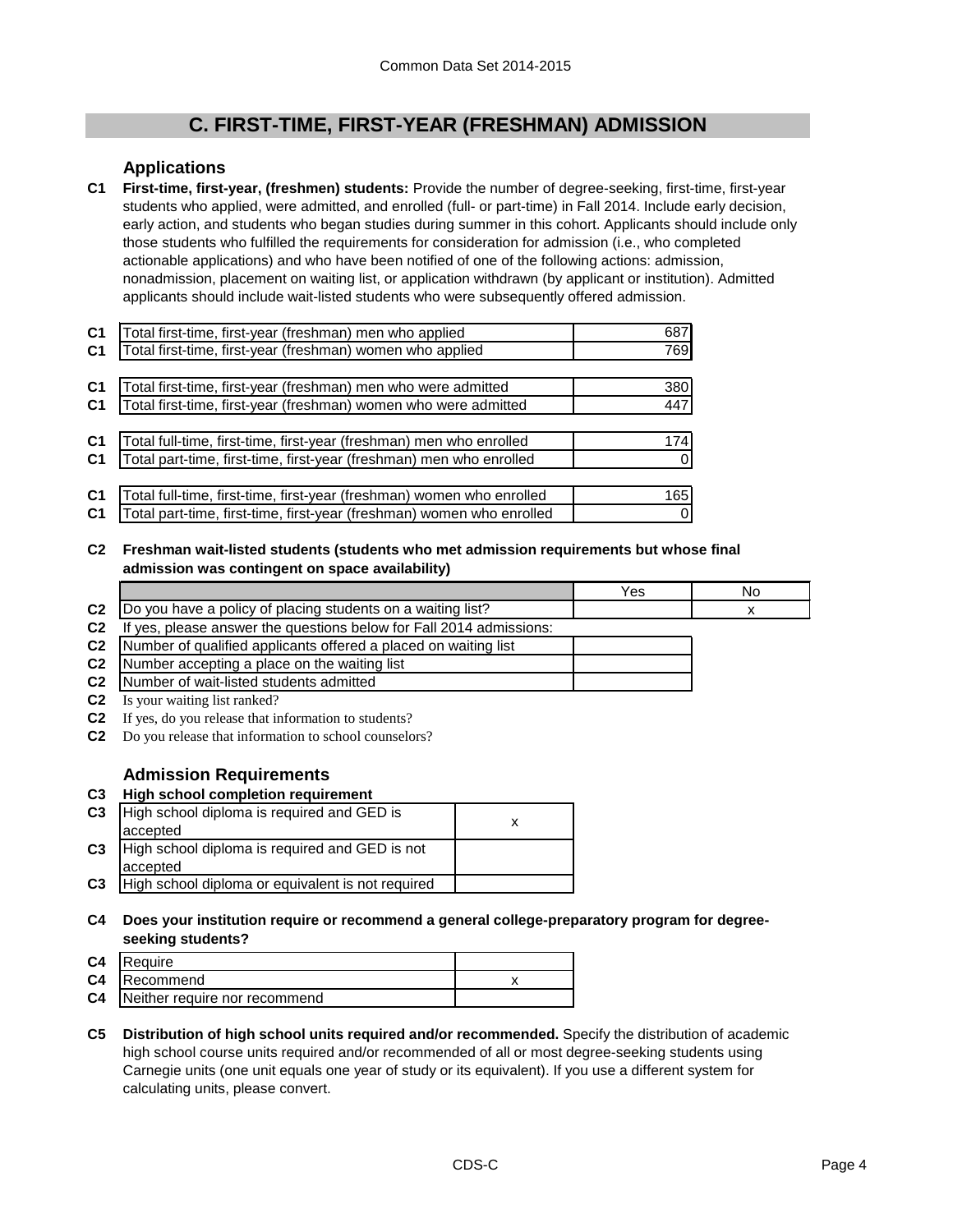| C <sub>5</sub> |                                                                  | <b>Units</b>    | <b>Units</b> |
|----------------|------------------------------------------------------------------|-----------------|--------------|
|                |                                                                  | <b>Required</b> | Recommended  |
| C <sub>5</sub> | Total academic units                                             | 26              |              |
| C <sub>5</sub> | English                                                          | 4               |              |
| C <sub>5</sub> | <b>Mathematics</b>                                               | 4               |              |
| C <sub>5</sub> | Science                                                          | 4               |              |
| C <sub>5</sub> | Of these, units that must be                                     |                 |              |
|                | lab                                                              |                 |              |
| C <sub>5</sub> | Foreign language                                                 | 2               |              |
| C <sub>5</sub> | Social studies                                                   | 4               |              |
| C <sub>5</sub> | History                                                          |                 |              |
| C <sub>5</sub> | Academic electives                                               | 5.5             |              |
| C <sub>5</sub> | <b>Computer Science</b>                                          |                 |              |
| C <sub>5</sub> | <b>Visual/Performing Arts</b>                                    |                 |              |
| C <sub>5</sub> | Other (specify)                                                  | 1.5             |              |
|                | 1 unit of Physical Education & 0.5 units of Speech Communication |                 |              |

## **Basis for Selection**

**C6** Do you have an open admission policy, under which virtually all secondary school graduates or students with GED equivalency diplomas are admitted without regard to academic record, test scores, or other qualifications? If so, check which applies:

| C6 | Open admission policy as described above for all students         |  |
|----|-------------------------------------------------------------------|--|
| C6 | Open admission policy as described above for most students, but-- |  |
| C6 | selective admission for out-of-state students                     |  |
| C6 | selective admission to some programs                              |  |
| C6 | other (explain)                                                   |  |
|    |                                                                   |  |

#### **C7 Relative importance of each of the following academic and nonacademic factors in first-time, firstyear, degree-seeking (freshman) admission decisions.**

| C7             |                                     | <b>Very Important</b> | Important    | <b>Considered</b> | <b>Not Considered</b>     |
|----------------|-------------------------------------|-----------------------|--------------|-------------------|---------------------------|
| C7             | <b>Academic</b>                     |                       |              |                   |                           |
| C7             | Rigor of secondary school<br>record |                       | X            |                   |                           |
| C <sub>7</sub> | Class rank                          | X                     |              |                   |                           |
| C7             | Academic GPA                        | X                     |              |                   |                           |
| C7             | Standardized test scores            | X                     |              |                   |                           |
| C7             | <b>Application Essay</b>            |                       |              |                   | X                         |
| C7             | Recommendation(s)                   |                       | X            |                   |                           |
| C7             | Nonacademic                         |                       |              |                   |                           |
| C7             | Interview                           |                       |              |                   | X                         |
| C7             | <b>Extracurricular activities</b>   |                       |              | X                 |                           |
| C7             | Talent/ability                      |                       | X            |                   |                           |
| C <sub>7</sub> | Character/personal qualities        |                       | $\mathsf{x}$ |                   |                           |
| C <sub>7</sub> | First generation                    |                       |              |                   | $\boldsymbol{\mathsf{x}}$ |
| C7             | Alumni/ae relation                  |                       |              | X                 |                           |
| C7             | Geographical residence              |                       |              |                   | X                         |
| C7             | State residency                     |                       |              |                   | X                         |
| C <sub>7</sub> | Religious                           |                       |              | X                 |                           |
|                | affiliation/commitment              |                       |              |                   |                           |
| C <sub>7</sub> | Racial/ethnic status                |                       |              |                   | X                         |
| C <sub>7</sub> | Volunteer work                      |                       |              |                   | X                         |
| C <sub>7</sub> | Work experience                     |                       |              |                   | X                         |
| C7             | Level of applicant's interest       |                       |              | X                 |                           |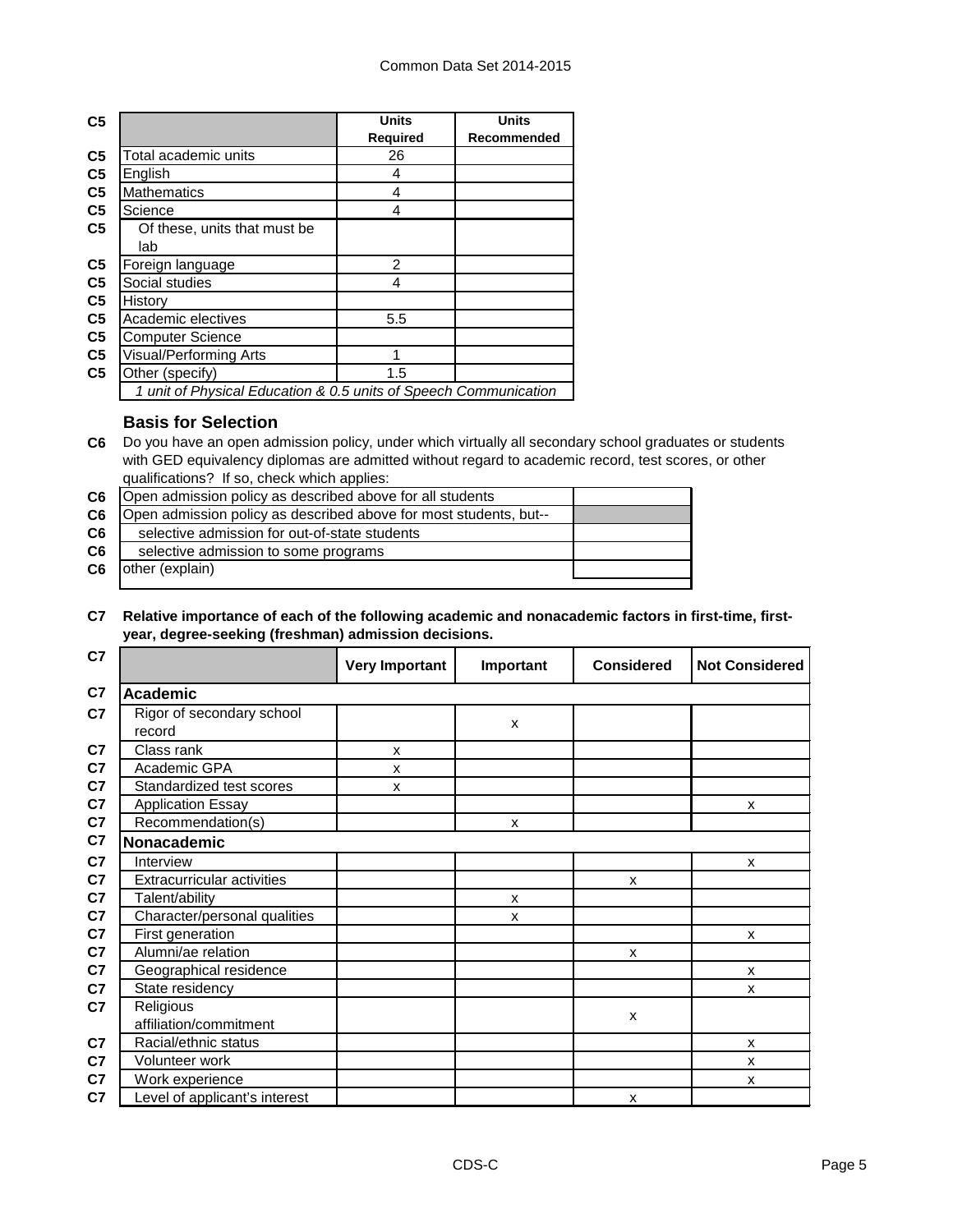## **SAT and ACT Policies**

#### **C8 Entrance exams**

|                                                                            | Yes | No |
|----------------------------------------------------------------------------|-----|----|
| <b>C8A Does your institution make use of SAT, ACT, or SAT Subject Test</b> |     |    |
| scores in admission decisions for first-time, first-year, degree-seeking   |     |    |
| applicants?                                                                |     |    |

**C8A** If yes, place check marks in the appropriate boxes below to reflect your institution's policies for use in admission for Fall 2016.

| C8A |                                         | <b>ADMISSION</b> |                  |                         |                    |                 |
|-----|-----------------------------------------|------------------|------------------|-------------------------|--------------------|-----------------|
| C8A |                                         | <b>Require</b>   | <b>Recommend</b> | <b>Require for Some</b> | <b>Consider if</b> | <b>Not Used</b> |
|     |                                         |                  |                  |                         | <b>Submitted</b>   |                 |
|     | C8A SAT or ACT                          |                  |                  |                         |                    |                 |
|     | C8A ACT only                            |                  |                  |                         |                    |                 |
|     | C8A SAT only                            |                  |                  |                         |                    |                 |
|     | <b>C8A SAT and SAT Subject Tests or</b> |                  |                  |                         |                    |                 |
|     | <b>ACT</b>                              |                  |                  |                         |                    |                 |
|     | <b>C8A SAT Subject Tests only</b>       |                  |                  |                         |                    |                 |

**C8B** If your institution will make use of the ACT in admission decisions for first-time, first-year, degree-seeking applicants for Fall 2016, please indicate which ONE of the following applies: (regardless of whether the writing score will be used in the admissions process):

**C8B** ACT with Writing Component required **ACT 1999** 2008 2019

**C8B** ACT with Writing component recommended

**C8B** ACT with or without Writing component accepted

| х<br>the contract of the contract of |  |
|--------------------------------------|--|
|                                      |  |
|                                      |  |

**C8C** Please indicate how your institution will use the SAT or ACT writing component; check all that apply:

**C8C** Not using essay component

| <b>The Community of the Community of the Community of the Community of the Community of the Community of the Community of the Community of the Community of the Community of the Community of the Community of the Community of </b> |                  |                  |  |  |
|--------------------------------------------------------------------------------------------------------------------------------------------------------------------------------------------------------------------------------------|------------------|------------------|--|--|
| C8C                                                                                                                                                                                                                                  | <b>SAT</b> essay | <b>ACT</b> essay |  |  |
| C8C For admission                                                                                                                                                                                                                    |                  |                  |  |  |
| C8C For placement                                                                                                                                                                                                                    |                  |                  |  |  |
| C8C For advising                                                                                                                                                                                                                     |                  |                  |  |  |
| C8C In place of an application essay                                                                                                                                                                                                 |                  |                  |  |  |
| C8C As a validity check on the                                                                                                                                                                                                       |                  |                  |  |  |
| application essay                                                                                                                                                                                                                    |                  |                  |  |  |
| C8C No college policy as of now                                                                                                                                                                                                      |                  |                  |  |  |
| C8C Not using essay component                                                                                                                                                                                                        |                  |                  |  |  |
|                                                                                                                                                                                                                                      |                  |                  |  |  |

**C8D In addition**, does your institution use applicants' test scores for academic advising?

| C8D | Yes                  | . ۷∪ |
|-----|----------------------|------|
|     | $\ddot{\phantom{a}}$ |      |
|     |                      |      |

| C8E Latest date by which SAT or ACT scores must be received for fall-<br>Iterm admission            | 8/15 |
|-----------------------------------------------------------------------------------------------------|------|
| <b>C8E</b> Latest date by which SAT Subject Test scores must be received for<br>fall-term admission | n/a  |

**C8F** If necessary, use this space to clarify your test policies (e.g., if tests are recommended for some students, or if tests are not required of some students):

|         | <b>C8G</b> Please indicate which tests your institution uses for placement (e.g., state tests): |   |  |  |  |
|---------|-------------------------------------------------------------------------------------------------|---|--|--|--|
| C8G SAT |                                                                                                 | х |  |  |  |
| C8G ACT |                                                                                                 | х |  |  |  |
|         | <b>C8G</b> SAT Subject Tests                                                                    |   |  |  |  |
| C8G AP  |                                                                                                 | х |  |  |  |
|         | C8G CLEP                                                                                        | x |  |  |  |
|         | <b>C8G</b> Institutional Exam                                                                   |   |  |  |  |
|         | <b>C8G</b> State Exam (specify):                                                                |   |  |  |  |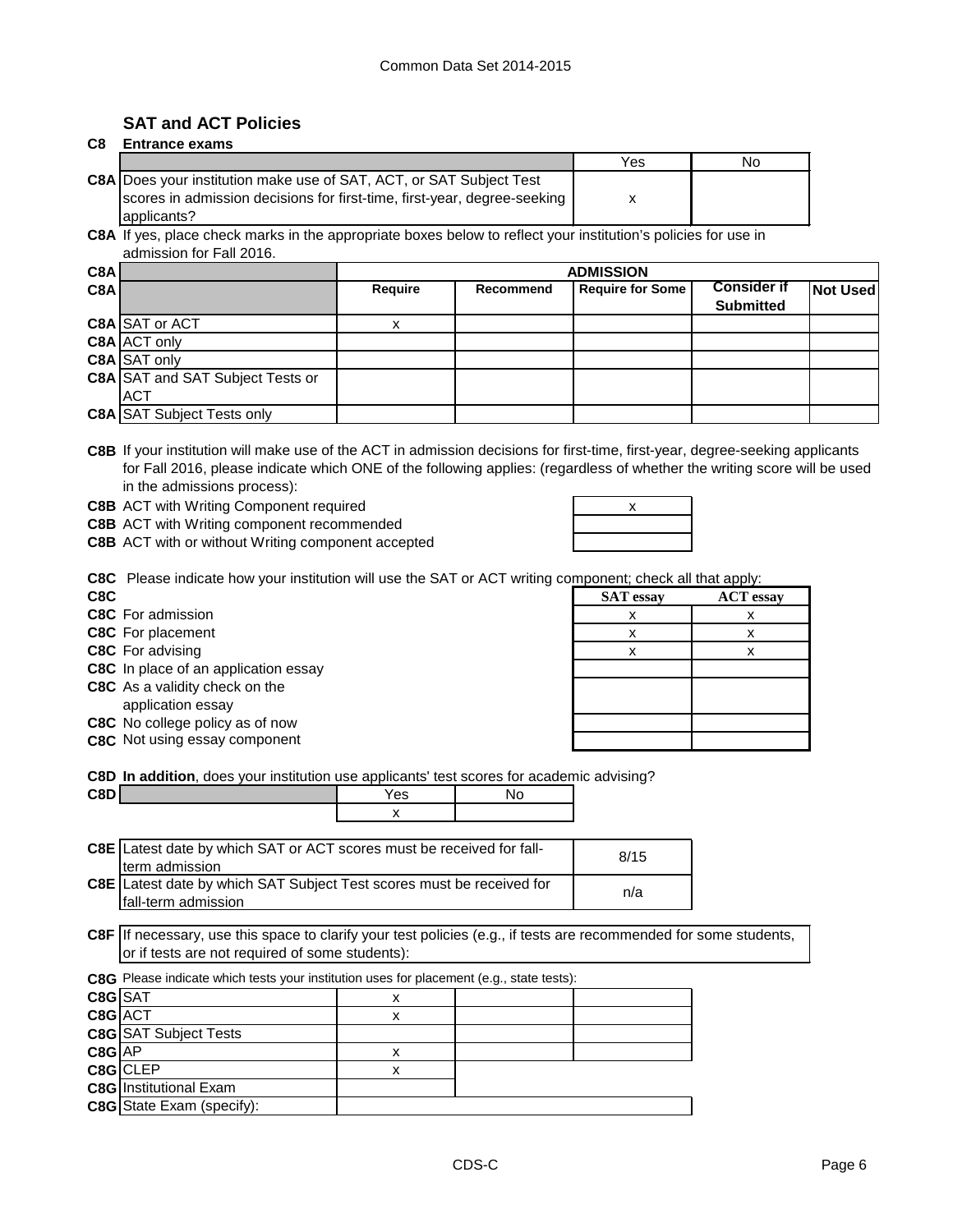## **Freshman Profile**

Provide percentages for ALL enrolled, degree-seeking, full-time and part-time, first-time, first-year (freshman) students enrolled in Fall 2014, including students who began studies during summer, international students/nonresident aliens, and students admitted under special arrangements.

**C9 Percent and number of first-time, first-year (freshman) students enrolled in Fall 2014 who submitted national standardized (SAT/ACT) test scores. Include information for ALL enrolled, degree-seeking, first-time, first-year (freshman) students who submitted test scores. Do not include partial test scores (e.g., mathematics scores but not critical reading for a category of students) or combine other standardized test results (such as TOEFL) in this item. Do not convert SAT scores to ACT scores and vice versa. The 25th percentile is the score that 25 percent scored at or below; the 75th percentile score is the one that 25 percent scored at or above.**

| C <sub>9</sub> | Percent submitting SAT scores | 65% Number submitting SAT scores | 2191 |
|----------------|-------------------------------|----------------------------------|------|
| C <sub>9</sub> | Percent submitting ACT scores | 72% Number submitting ACT scores | 243I |

| C <sub>9</sub> |                             | 25th Percentile | 75th Percentile |
|----------------|-----------------------------|-----------------|-----------------|
| C <sub>9</sub> | <b>SAT Critical Reading</b> | 450             | 565             |
| C <sub>9</sub> | <b>SAT Math</b>             | 460             | 570             |
|                | <b>SAT Writing</b>          | 430             | 550             |
|                | <b>SAT Essay</b>            |                 |                 |
| C9             | <b>ACT Composite</b>        | 20              | 25              |
| C9             | <b>ACT Math</b>             | 18              | 25              |
| C9             | <b>ACT English</b>          | 18              | 25              |
| C <sub>9</sub> | <b>ACT Writing</b>          | 6               | 18              |

**C9** Percent of first-time, first-year (freshman) students with scores in each range:

| C <sub>9</sub> |                         | <b>SAT Critical</b>  |                    |                    |
|----------------|-------------------------|----------------------|--------------------|--------------------|
|                |                         | Reading              | <b>SAT Math</b>    | <b>SAT Writing</b> |
| C <sub>9</sub> | 700-800                 | 4.57%                | 0.46%              | 3.20%              |
| C <sub>9</sub> | 600-699                 | 12.79%               | 16.44%             | 9.13%              |
| C <sub>9</sub> | 500-599                 | 35.15%               | 44.75%             | 35.16%             |
| C <sub>9</sub> | 400-499                 | 40.18%               | 35.15%             | 38.36%             |
| C <sub>9</sub> | 300-399                 | 5.94%                | 3.20%              | 12.33%             |
| C9             | 200-299                 | 1.37%                | 0.00%              | 1.82%              |
|                | Totals should = 100%    | 100.00%              | 100.00%            | 100.00%            |
| C9             |                         | <b>ACT Composite</b> | <b>ACT English</b> | <b>ACT Math</b>    |
| C <sub>9</sub> | 30-36                   | 2.47%                | 7.41%              | 1.24%              |
| C <sub>9</sub> | 24-29                   | 32.51%               | 25.10%             | 35.80%             |
| C <sub>9</sub> | 18-23                   | 56.38%               | 46.09%             | 43.21%             |
| C <sub>9</sub> | $12 - 17$               | 8.64%                | 21.40%             | 19.75%             |
| C9             | $6 - 11$                | 0.00%                | 0.00%              | 0.00%              |
| C <sub>9</sub> | Below 6                 | 0.00%                | 0.00%              | 0.00%              |
|                | Totals should = $100\%$ | 100.00%              | 100.00%            | 100.00%            |

**C10** Percent of all degree-seeking, first-time, first-year (freshman) students who had high school class rank within each of the following ranges (report information for those students from whom you collected high school rank information).

| C10 Percent in top tenth of high school graduating class                                               | 17% |                           |
|--------------------------------------------------------------------------------------------------------|-----|---------------------------|
| C10 Percent in top quarter of high school graduating class                                             | 46% |                           |
| C10 Percent in top half of high school graduating class                                                |     | $83\%$ Top half +         |
| C10 Percent in bottom half of high school graduating class                                             |     | 17% bottom half = $100\%$ |
| C10 Percent in bottom quarter of high school graduating class                                          | 5%  |                           |
| <b>C10</b> Percent of total first-time, first-year (freshmen) students who submitted high school class |     |                           |
| rank:                                                                                                  |     | 83%                       |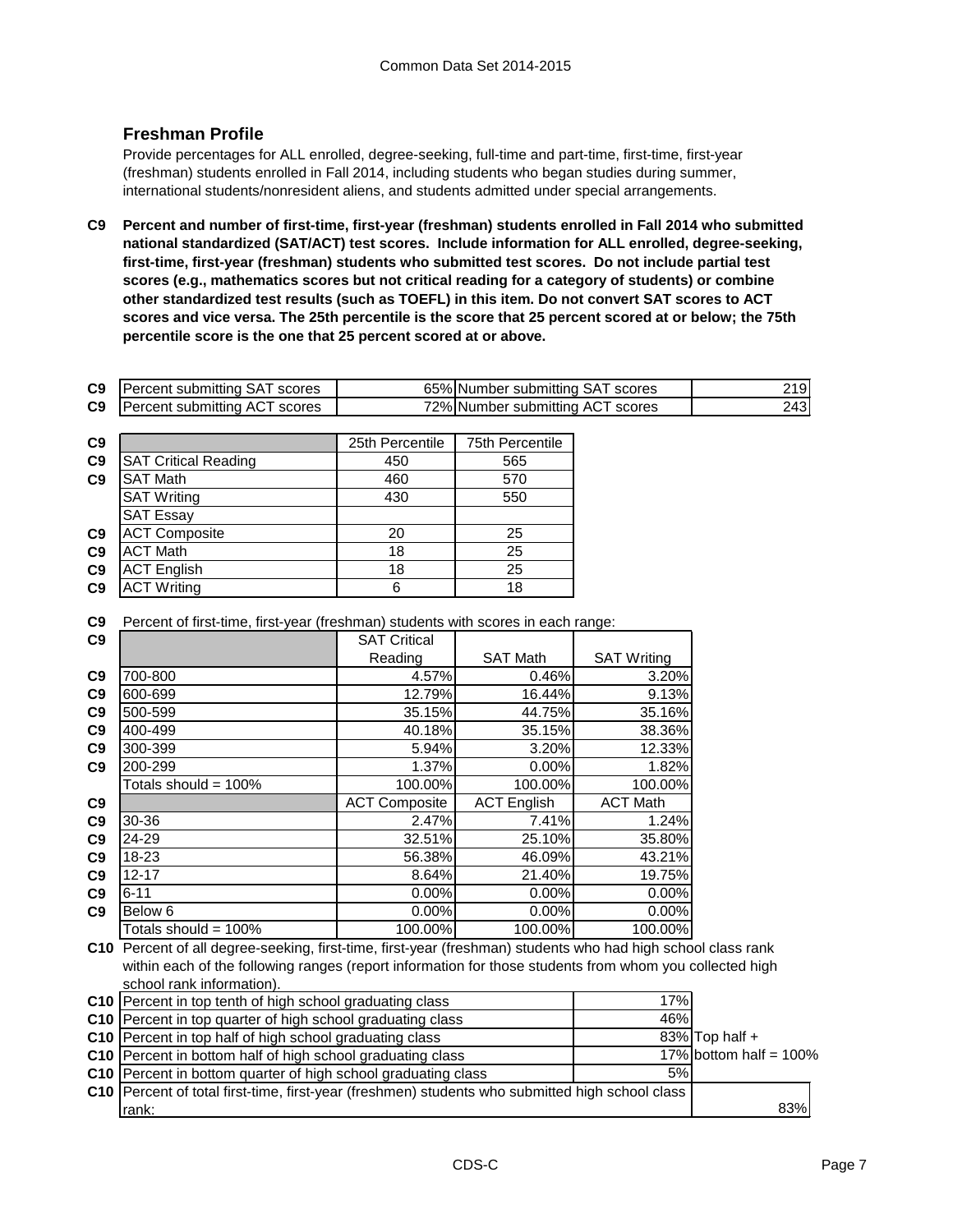**C11** Percentage of all enrolled, degree-seeking, first-time, first-year (freshman) students who had high school grade-point averages within each of the following ranges (using 4.0 scale). Report information only for those students from whom you collected high school GPA.

| C11 Percent who had GPA of 3.75 and higher      | 48.11%  |
|-------------------------------------------------|---------|
| C11 Percent who had GPA between 3.50 and 3.74   | 22.01%  |
| C11 Percent who had GPA between 3.25 and 3.49   | 8.81%   |
| C11   Percent who had GPA between 3.00 and 3.24 | 11.01%  |
| C11   Percent who had GPA between 2.50 and 2.99 | 6.29%   |
| C11   Percent who had GPA between 2.0 and 2.49  | 2.83%   |
| C11   Percent who had GPA between 1.0 and 1.99  | 0.94%   |
| C11 Percent who had GPA below 1.0               | 0.00%   |
| Totals should = 100%                            | 100.00% |
|                                                 |         |

| C12 Average high school GPA of all degree-seeking, first-time, first-year<br>(freshman) students who submitted GPA: | 3.59I  |
|---------------------------------------------------------------------------------------------------------------------|--------|
| C12   Percent of total first-time, first-year (freshman) students who<br>submitted high school GPA:                 | 94.00% |

## **Admission Policies**

|                 | C13 Application Fee                                                |         |    |
|-----------------|--------------------------------------------------------------------|---------|----|
| C <sub>13</sub> |                                                                    | Yes     | Nο |
|                 | C13   Does your institution have an<br>application fee?            | x       |    |
|                 | C13 Amount of application fee:                                     | \$50.00 |    |
| C <sub>13</sub> |                                                                    | Yes     | N٥ |
|                 | <b>C13</b> Can it be waived for applicants<br>with financial need? | x       |    |

**C13** If you have an application fee and an on-line application option,

**C13** Same fee:

**C13** Free: **C13** Reduced:

|  | X |  |
|--|---|--|
|  |   |  |
|  |   |  |

| C <sub>13</sub> |                                                                                     | Yes | N۵ |
|-----------------|-------------------------------------------------------------------------------------|-----|----|
|                 | C13 Can on-line application fee be<br>waived for applicants with<br>financial need? |     |    |

## **C14 Application closing date**

| C <sub>14</sub> |                                             | Yes | No |
|-----------------|---------------------------------------------|-----|----|
|                 | C14   Does your institution have an         |     |    |
|                 | application closing date?                   |     |    |
|                 | <b>C14</b> Application closing date (fall): |     |    |
|                 | C14 Priority date:                          |     |    |

| C <sub>15</sub> |                                                                       | Yes | No |
|-----------------|-----------------------------------------------------------------------|-----|----|
|                 | C15 Are first-time, first-year students accepted for terms other than |     |    |
|                 | the fall?                                                             |     |    |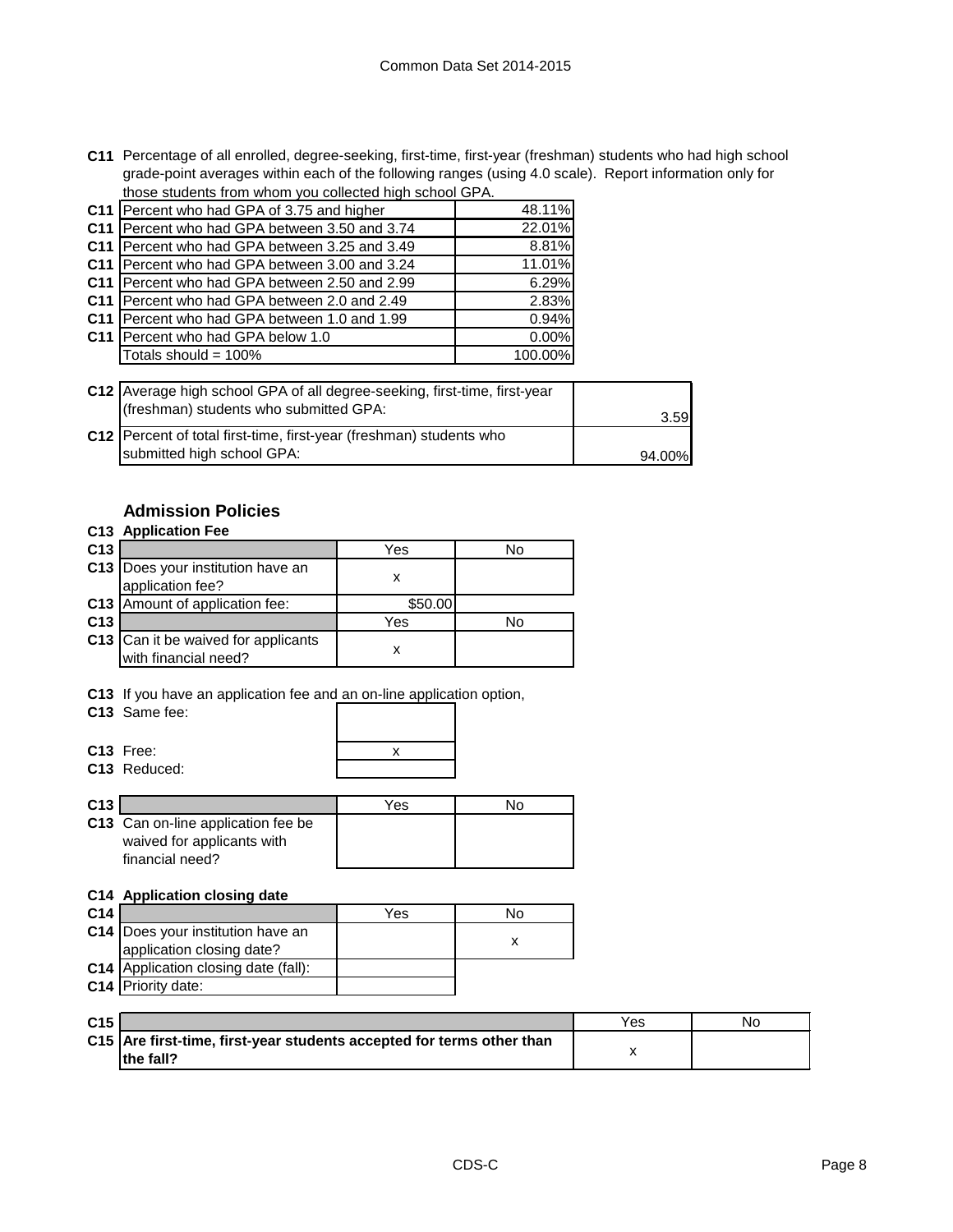### **C16 Notification to applicants of admission decision sent** *(fill in one only)*

| C16 On a rolling basis beginning<br>$(data)$ : | 9/1 |
|------------------------------------------------|-----|
| $C16$ By (date):                               |     |
| $C16$ Other:                                   |     |
|                                                |     |

## **C17 Reply policy for admitted applicants** *(fill in one only)*

|                 | C17 Must reply by (date):              |   |        |
|-----------------|----------------------------------------|---|--------|
| C <sub>17</sub> | No set date:                           | x |        |
| C <sub>17</sub> | Must reply by May 1 or within          |   |        |
|                 | weeks if notified                      |   |        |
|                 | thereafter                             |   |        |
| C <sub>17</sub> | Other:                                 |   |        |
|                 |                                        |   |        |
| C17             | Deadline for housing deposit (MM/DD):  |   | none   |
| C <sub>17</sub> | Amount of housing deposit:             |   | 100.00 |
| C <sub>17</sub> | Refundable if student does not enroll? |   |        |
| C <sub>17</sub> | Yes, in full                           | х |        |
| C17             | Yes, in part                           |   |        |
| C <sub>17</sub> | No                                     |   |        |
|                 |                                        |   |        |

### **C18 Deferred admission**

| C <sub>18</sub> |                                                                                        | Yes | No |
|-----------------|----------------------------------------------------------------------------------------|-----|----|
|                 | C18   Does your institution allow students to postpone enrollment after<br>ladmission? |     |    |
|                 | <b>C18</b> If yes, maximum period of postponement:                                     |     |    |

#### **C19 Early admission of high school students**

| C <sub>19</sub> |                                                                                     | Yes | No |
|-----------------|-------------------------------------------------------------------------------------|-----|----|
|                 | <b>C19</b> Does your institution allow high school students to enroll as full-time, |     |    |
|                 | first-time, first-year (freshman) students one year or more before high             |     |    |
|                 | school graduation?                                                                  |     |    |

**C20 Common Application Question removed from CDS.** (Initiated during 2006-2007 cycle) Question removed from CDS.

## **Early Decision and Early Action Plans**

|                 | <b>C21 Early Decision</b>                                                                                                                                                                                                                                                                                                                   |     |     |  |  |
|-----------------|---------------------------------------------------------------------------------------------------------------------------------------------------------------------------------------------------------------------------------------------------------------------------------------------------------------------------------------------|-----|-----|--|--|
| C <sub>21</sub> |                                                                                                                                                                                                                                                                                                                                             | Yes | No. |  |  |
| C <sub>21</sub> | Does your institution offer an early decision plan (an admission plan<br>that permits students to apply and be notified of an admission<br>decision well in advance of the regular notification date and that asks<br>students to commit to attending if accepted) for first-time, first-year<br>(freshman) applicants for fall enrollment? |     | х   |  |  |
|                 | C21 If "yes," please complete the following:                                                                                                                                                                                                                                                                                                |     |     |  |  |
|                 | C21 First or only early decision plan closing date                                                                                                                                                                                                                                                                                          |     |     |  |  |
|                 | C21 First or only early decision plan notification date                                                                                                                                                                                                                                                                                     |     |     |  |  |
|                 | C21 Other early decision plan closing date                                                                                                                                                                                                                                                                                                  |     |     |  |  |
|                 | C21 Other early decision plan notification date                                                                                                                                                                                                                                                                                             |     |     |  |  |
|                 | C21 For the Fall 2014 entering class:                                                                                                                                                                                                                                                                                                       |     |     |  |  |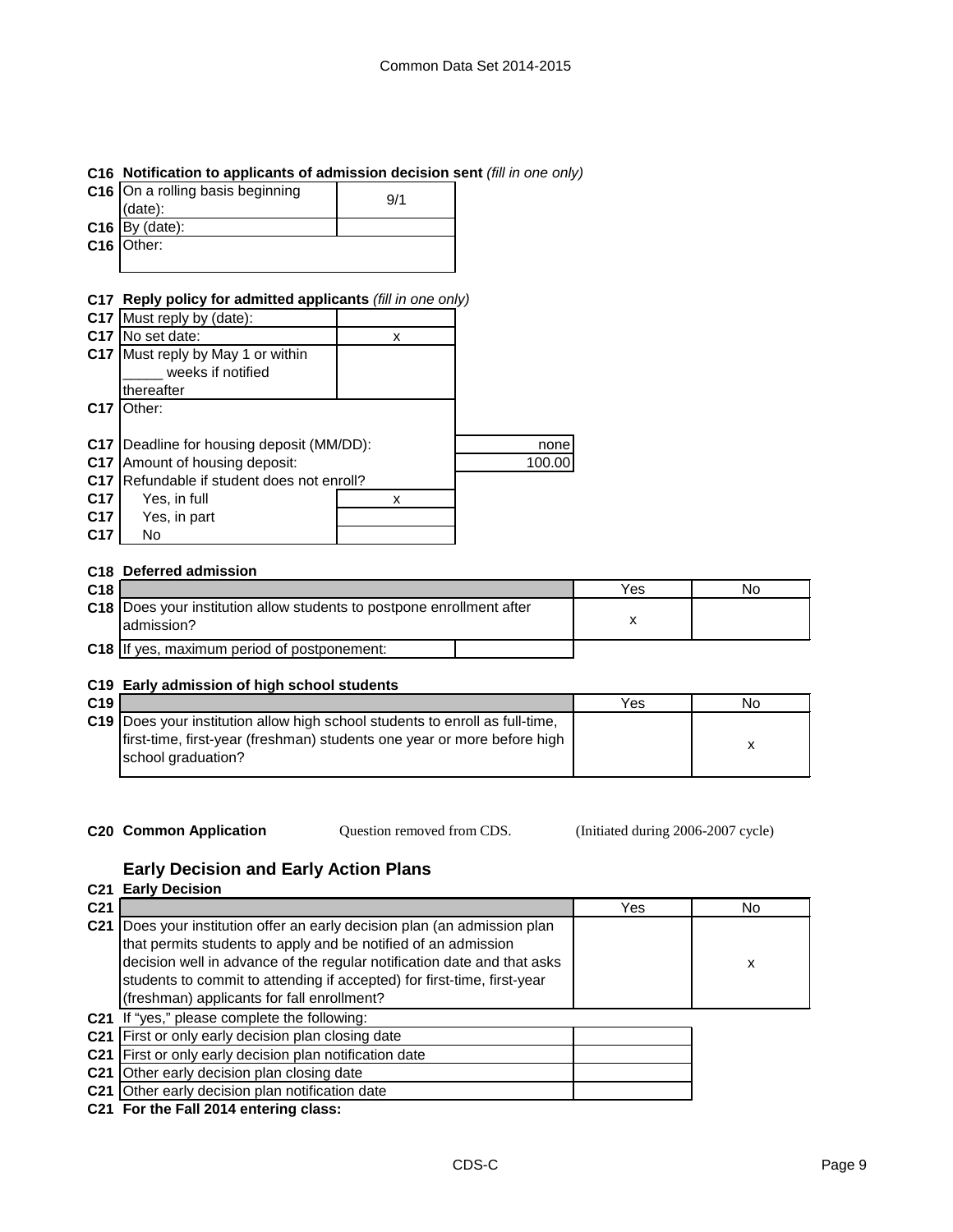## Common Data Set 2014-2015

| C21 Number of early decision applications received by your institution |
|------------------------------------------------------------------------|
| C21 Number of applicants admitted under early decision plan            |
| C21 Please provide significant details about your early decision plan: |
|                                                                        |

|                 | C22 Early action                                                                                                                                                                                                   |     |    |
|-----------------|--------------------------------------------------------------------------------------------------------------------------------------------------------------------------------------------------------------------|-----|----|
| C <sub>22</sub> |                                                                                                                                                                                                                    | Yes | No |
|                 | C22  Do you have a nonbinding early action plan whereby students are<br>notified of an admission decision well in advance of the regular<br>notification date but do not have to commit to attending your college? |     | x  |
|                 | C22 If "yes," please complete the following:                                                                                                                                                                       |     |    |
|                 | C22 Early action closing date                                                                                                                                                                                      |     |    |
|                 | <b>C22</b> Early action notification date                                                                                                                                                                          |     |    |

**C22** Is your early action plan a "restrictive" plan under which you limit students from applying to other early plans?

| C <sub>22</sub> | 'es | NO. |
|-----------------|-----|-----|
| C <sub>22</sub> |     |     |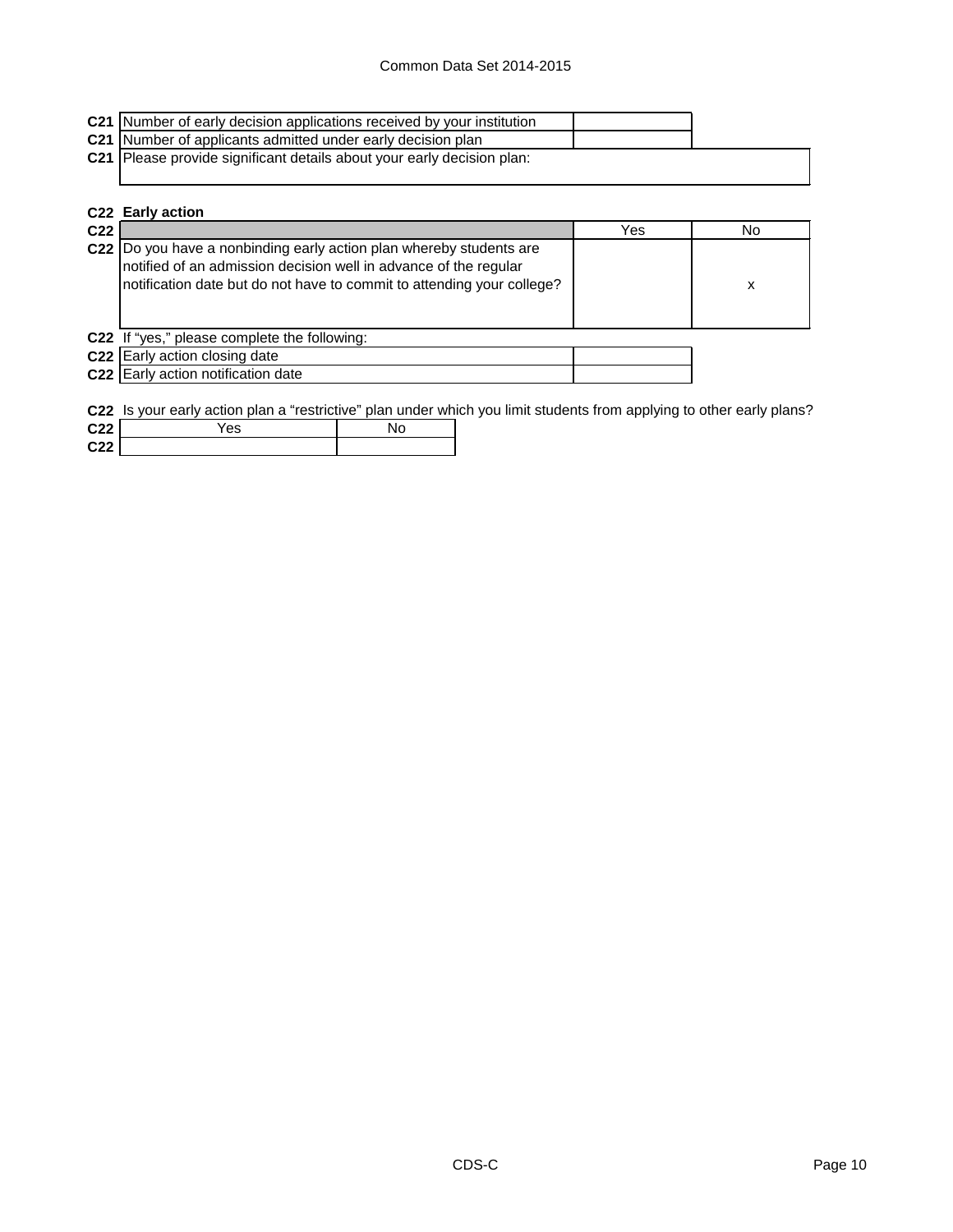# **D. TRANSFER ADMISSION**

## **Fall Applicants**

| D <sub>1</sub> |                                                                                                                                                             | Yes | No |
|----------------|-------------------------------------------------------------------------------------------------------------------------------------------------------------|-----|----|
| D1             | Does your institution enroll transfer students? (If no,<br>please skip to Section E)                                                                        |     |    |
| D1             | If yes, may transfer students earn advanced standing credit<br>by transferring credits earned from course work completed<br>at other colleges/universities? |     |    |

**D2** Provide the number of students who applied, were admitted, and enrolled as degree-seeking transfer students in Fall 2014.

| D <sub>2</sub> |       | Applicants | Admitted   | Enrolled   |
|----------------|-------|------------|------------|------------|
|                |       |            | Applicants | Applicants |
| D <sub>2</sub> | Men   | 174        | 114        | 62         |
| D <sub>2</sub> | Women | 207        | 128        | 76         |
| D <sub>2</sub> | 'otal | 381        | 242        | 138        |

## **Application for Admission**

**D3** Indicate terms for which transfers may enroll:

| D <sub>3</sub> | <b>IFall</b> |                          |
|----------------|--------------|--------------------------|
| D3             | Winter       |                          |
| --             |              | $\overline{\phantom{a}}$ |

- **D3** Spring  $\boxtimes$
- D3 Summer ND3 N

| D4             |                                                                                                                         | Yes | No |
|----------------|-------------------------------------------------------------------------------------------------------------------------|-----|----|
| D <sub>4</sub> | Must a transfer applicant have a minimum number of<br>credits completed or else must apply as an entering<br>lfreshman? | x   |    |
| D4             | If yes, what is the minimum number of credits and the unit<br>of measure?                                               | 24  |    |

**D5** Indicate all items required of transfer students to apply for admission:

| D <sub>5</sub> |                                                         | Required of All | Recommended<br>of All | Recommended<br>of Some | Required of Some | Not Required |
|----------------|---------------------------------------------------------|-----------------|-----------------------|------------------------|------------------|--------------|
| D <sub>5</sub> | High school transcript                                  |                 |                       |                        | x                |              |
| D <sub>5</sub> | College transcript(s)                                   | x               |                       |                        |                  |              |
| D <sub>5</sub> | Essay or personal<br>statement                          |                 |                       |                        | х                |              |
| D <sub>5</sub> | Interview                                               |                 |                       |                        |                  |              |
| D <sub>5</sub> | Standardized test scores                                |                 |                       |                        |                  |              |
| D <sub>5</sub> | Statement of good standing<br>from prior institution(s) |                 |                       |                        | x                |              |

| <b>D6</b> If a minimum high school grade point average is required of |      |
|-----------------------------------------------------------------------|------|
| transfer applicants, specify (on a 4.0 scale):                        | 2.00 |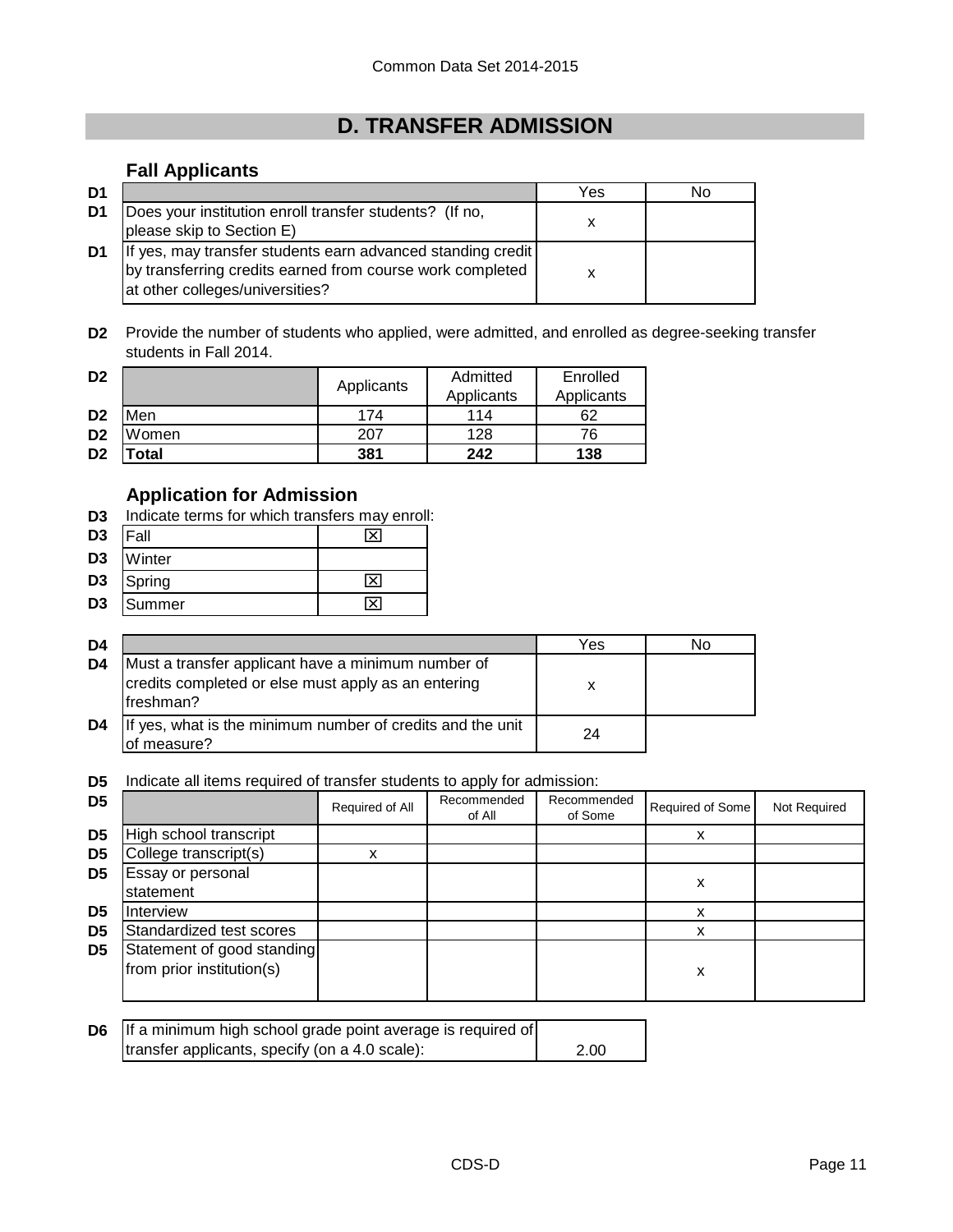#### Common Data Set 2014-2015

| <b>D7</b> If a minimum college grade point average is required of |      |
|-------------------------------------------------------------------|------|
| transfer applicants, specify (on a 4.0 scale):                    | 2.00 |

**D8** List any other application requirements specific to transfer applicants: Transfer students must submit their final high school transcripts and official ACT or SAT scores if they have less than 24 transferable hours.

**D9** List application priority, closing, notification, and candidate reply dates for transfer students. If applications are reviewed on a continuous or rolling basis, place a check mark in the "Rolling admission" column.

| D <sub>9</sub> |        | <b>Priority Date</b> | <b>Closing Date</b> | Notification Date | <b>Reply Date</b> | <b>Rolling</b><br><b>Admission</b> |
|----------------|--------|----------------------|---------------------|-------------------|-------------------|------------------------------------|
| D <sub>9</sub> | Fall   |                      |                     |                   |                   |                                    |
| D <sub>9</sub> | Winter |                      |                     |                   |                   |                                    |
| D <sub>9</sub> | Spring |                      |                     |                   |                   |                                    |
| D <sub>9</sub> | Summer |                      |                     |                   |                   |                                    |

| <b>D10</b> |                                                                 | Yes | No |
|------------|-----------------------------------------------------------------|-----|----|
|            | <b>D10</b> Does an open admission policy, if reported, apply to |     |    |
|            | transfer students?                                              |     |    |

**D11** Describe additional requirements for transfer admission, if applicable:

#### **Transfer Credit Policies**

| <b>D12</b> Report the lowest grade earned for any course that may be |  |
|----------------------------------------------------------------------|--|
| transferred for credit:                                              |  |

| D <sub>13</sub> |                                                             | Number | Unit Type |
|-----------------|-------------------------------------------------------------|--------|-----------|
|                 | <b>D13</b> Maximum number of credits or courses that may be |        | semester  |
|                 | Itransferred from a two-year institution:                   | 66     | hours     |

| D <sub>14</sub> |                                                                      | Number | Unit Type |
|-----------------|----------------------------------------------------------------------|--------|-----------|
|                 | D14 Maximum number of credits or courses that may be                 |        | semester  |
|                 | transferred from a four-year institution:                            | 93     | hours     |
|                 |                                                                      |        |           |
|                 | <b>D15</b> Minimum number of credits that transfers must complete at |        |           |
|                 | your institution to earn an associate degree:                        | N/A    |           |
|                 |                                                                      |        |           |
|                 | <b>D16</b> Minimum number of credits that transfers must complete at |        |           |
|                 | your institution to earn a bachelor's degree:                        | 31     |           |

**D17** Describe other transfer credit policies: \*Must complete a minimum of 25 percent of the semester hours at Hardin-Simmons University with at least 12 advanced hours in major and 6 advanced hours in minor. A student may petition to transfer no more than two courses with grades of D, provided the resulting overall GPA is 2.0 or higher.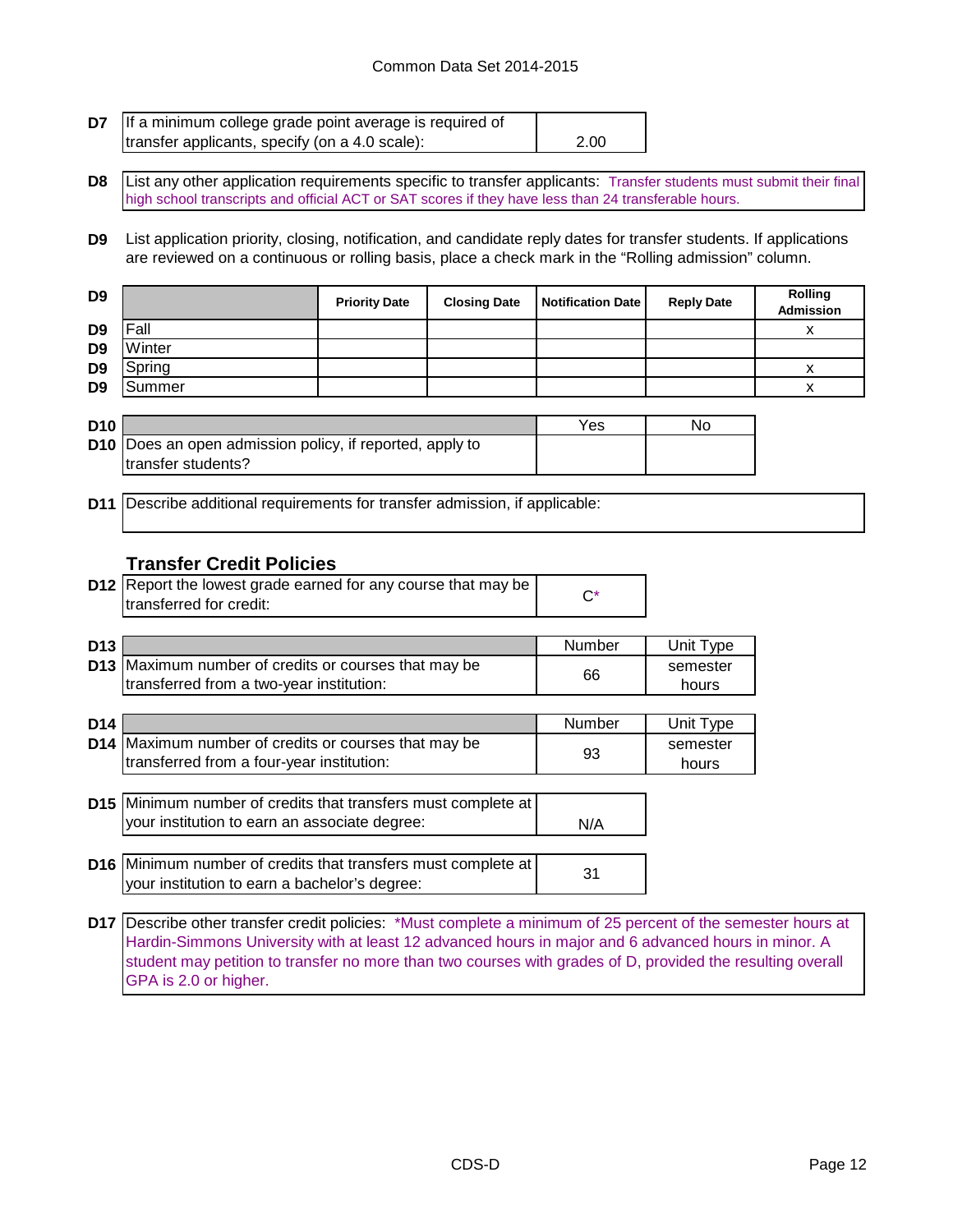# **E. ACADEMIC OFFERINGS AND POLICIES**

**E1 Special study options:** Identify those programs available at your institution. Refer to the glossary for definitions.

| E1             | Accelerated program                 | X |
|----------------|-------------------------------------|---|
| E1             | Cooperative education program       |   |
| E <sub>1</sub> | Cross-registration                  | X |
| E <sub>1</sub> | Distance learning                   | X |
| E <sub>1</sub> | Double major                        | X |
| E <sub>1</sub> | Dual enrollment                     | x |
| E <sub>1</sub> | English as a Second Language (ESL)  |   |
| E <sub>1</sub> | Exchange student program (domestic) |   |
| E <sub>1</sub> | External degree program             |   |
| E <sub>1</sub> | Honors Program                      | X |
| E <sub>1</sub> | Independent study                   | X |
| E <sub>1</sub> | Internships                         | X |
| E <sub>1</sub> | Liberal arts/career combination     |   |
| E <sub>1</sub> | Student-designed major              |   |
| E <sub>1</sub> | Study abroad                        | X |
| E <sub>1</sub> | Teacher certification program       | x |
| E <sub>1</sub> | Weekend college                     |   |
| E1             | Other (specify):                    |   |
|                |                                     |   |

**E2 This question has been removed from the Common Data Set.**

#### **E3 Areas in which all or most students are required to complete some course work prior to graduation:**

|                | work prior to graduation.                                           |   |
|----------------|---------------------------------------------------------------------|---|
| E3             | Arts/fine arts                                                      | ◡ |
| E3             | Computer literacy                                                   | Х |
| E <sub>3</sub> | English (including composition)                                     | Х |
| E <sub>3</sub> | Foreign languages                                                   |   |
| E3             | History                                                             | v |
| E <sub>3</sub> | Humanities                                                          | v |
| E <sub>3</sub> | <b>Mathematics</b>                                                  | X |
| E <sub>3</sub> | Philosophy                                                          |   |
| E <sub>3</sub> | Sciences (biological or physical)                                   |   |
| E <sub>3</sub> | Social science                                                      |   |
| E <sub>3</sub> | Bible (2 semesters) & writing proficiency exam<br>Other (describe): |   |
|                |                                                                     |   |

**Library Collections: The CDS Publishers will collect library data again when a new Academic Libraries Survey is in place.**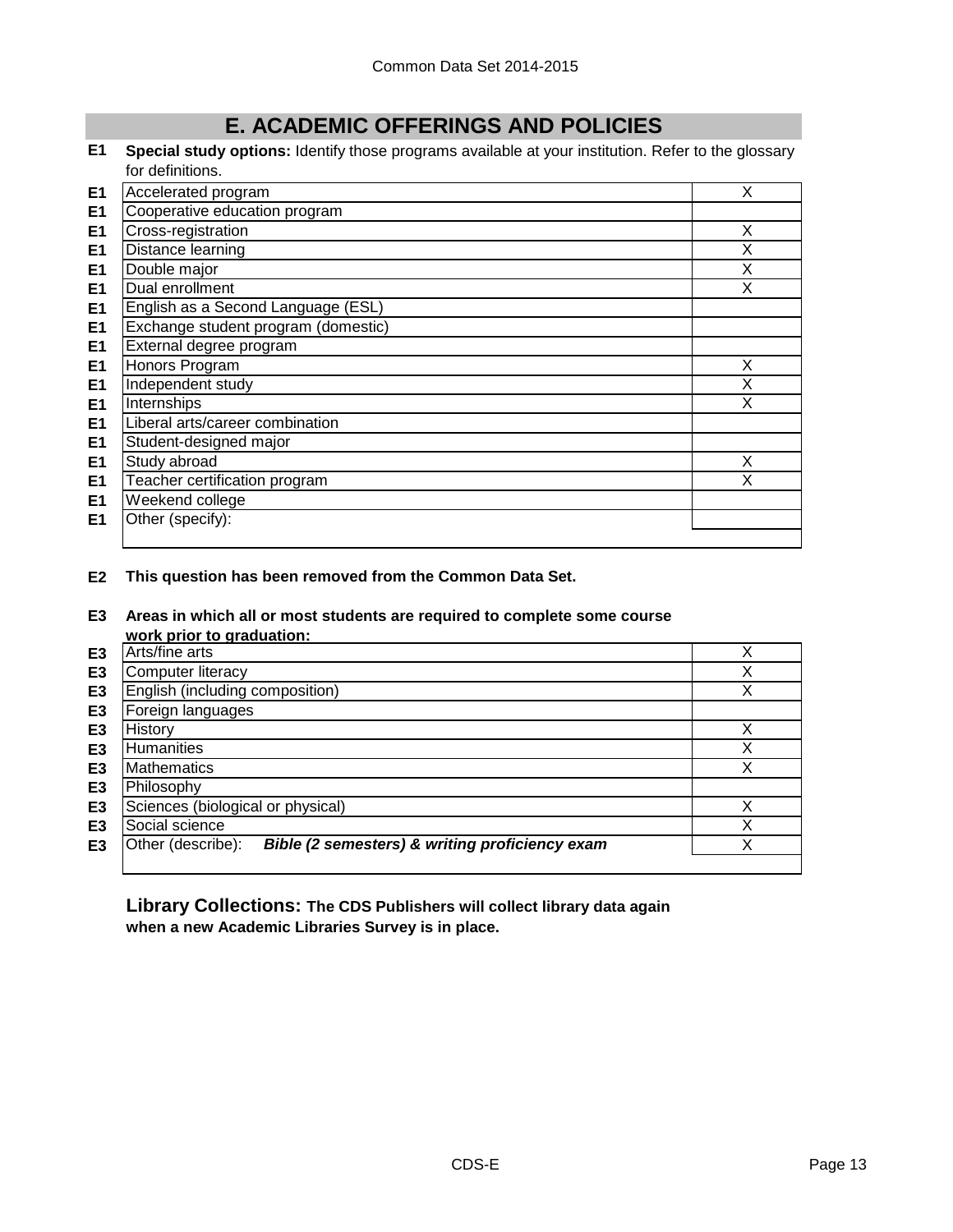# **F. STUDENT LIFE**

**F1** Percentages of first-time, first-year (freshman) degree-seeking students and degree-seeking undergraduates enrolled in Fall 2014 who fit the following categories:

| F <sub>1</sub> |                                                     | First-time, first-year |                |
|----------------|-----------------------------------------------------|------------------------|----------------|
|                |                                                     | (freshman)             | Undergraduates |
|                |                                                     | students               |                |
| F <sub>1</sub> | Percent who are from out of state (exclude          |                        |                |
|                | international/nonresident aliens from the numerator |                        |                |
|                | and denominator)                                    | 4%                     | 4%             |
| F <sub>1</sub> | Percent of men who join fraternities                | N/A                    | 3%             |
| F <sub>1</sub> | Percent of women who join sororities                | N/A                    | 5%             |
| F1             | Percent who live in college-owned, -operated, or -  |                        |                |
|                | affiliated housing                                  | 86%                    | 48%            |
| F1             | Percent who live off campus or commute              | 14%                    | 52%            |
| F <sub>1</sub> | Percent of students age 25 and older                | $0\%$                  | 11%            |
| F <sub>1</sub> | Average age of full-time students                   | 18                     | 21             |
| F1             | Average age of all students (full- and part-time)   | 18                     | 21             |

**F2 Activities offered** Identify those programs available at your institution.

| F <sub>2</sub> | <b>Campus Ministries</b>     | Χ                       |
|----------------|------------------------------|-------------------------|
| F <sub>2</sub> | Choral groups                | X                       |
| F <sub>2</sub> | Concert band                 | X                       |
| F <sub>2</sub> | Dance                        |                         |
| F <sub>2</sub> | Drama/theater                | Χ                       |
| F <sub>2</sub> | <b>International Student</b> | Χ                       |
|                | Organization                 |                         |
| F <sub>2</sub> | Jazz band                    | X                       |
| F <sub>2</sub> | Literary magazine            | $\overline{\mathsf{x}}$ |
| F <sub>2</sub> | Marching band                | $\overline{\mathsf{x}}$ |
| F <sub>2</sub> | Model UN                     | $\overline{\mathsf{x}}$ |
| F <sub>2</sub> | Music ensembles              | $\overline{\mathsf{x}}$ |
| F <sub>2</sub> | Musical theater              | $\overline{\mathsf{x}}$ |
| F <sub>2</sub> | Opera                        | $\overline{\mathsf{x}}$ |
| F <sub>2</sub> | Pep band                     |                         |
| F <sub>2</sub> | Radio station                |                         |
| F <sub>2</sub> | Student government           | Χ                       |
| F <sub>2</sub> | Student newspaper            | X                       |
| F <sub>2</sub> | Student-run film society     |                         |
| F <sub>2</sub> | Symphony orchestra           | Χ                       |
| F <sub>2</sub> | <b>Television station</b>    |                         |
| F2             | Yearbook                     | Χ                       |
|                |                              |                         |

**F3 ROTC** (program offered in cooperation with Reserve Officers' Training Corps)

| F <sub>3</sub> |                                      | On Campus | At Cooperating<br>Institution | Name of Cooperating Institution |
|----------------|--------------------------------------|-----------|-------------------------------|---------------------------------|
|                | <b>F3</b> Army ROTC is offered:      |           |                               |                                 |
|                | <b>F3</b> Naval ROTC is offered:     |           |                               |                                 |
|                | <b>F3</b> Air Force ROTC is offered: |           |                               |                                 |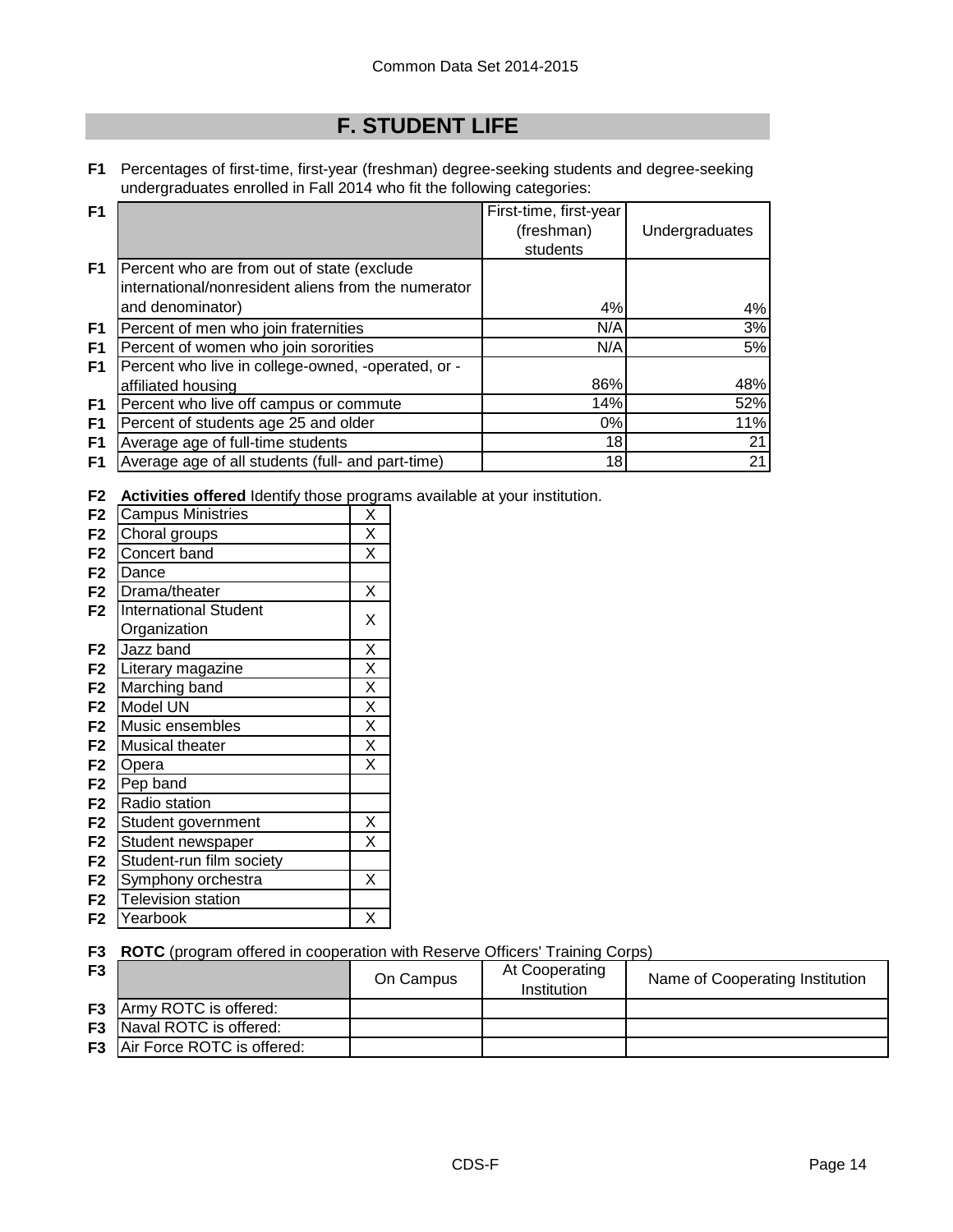**F4 Housing:** Check all types of college-owned, -operated, or -affiliated housing available for undergraduates at your institution.

| F4 | Coed dorms                                                 |   |
|----|------------------------------------------------------------|---|
| F4 | Men's dorms                                                | х |
| F4 | Women's dorms                                              | х |
| F4 | Apartments for married students                            | X |
| F4 | Apartments for single students                             | Χ |
| F4 | Special housing for disabled<br>students                   | Χ |
| F4 | Special housing for international                          |   |
|    | students                                                   |   |
| F4 | Fraternity/sorority housing                                |   |
| F4 | Cooperative housing                                        |   |
| F4 | Theme housing                                              |   |
| F4 | Wellness housing                                           |   |
| F4 | Other housing options (specify):                           | X |
|    | single & duplex housing with priority<br>given to families |   |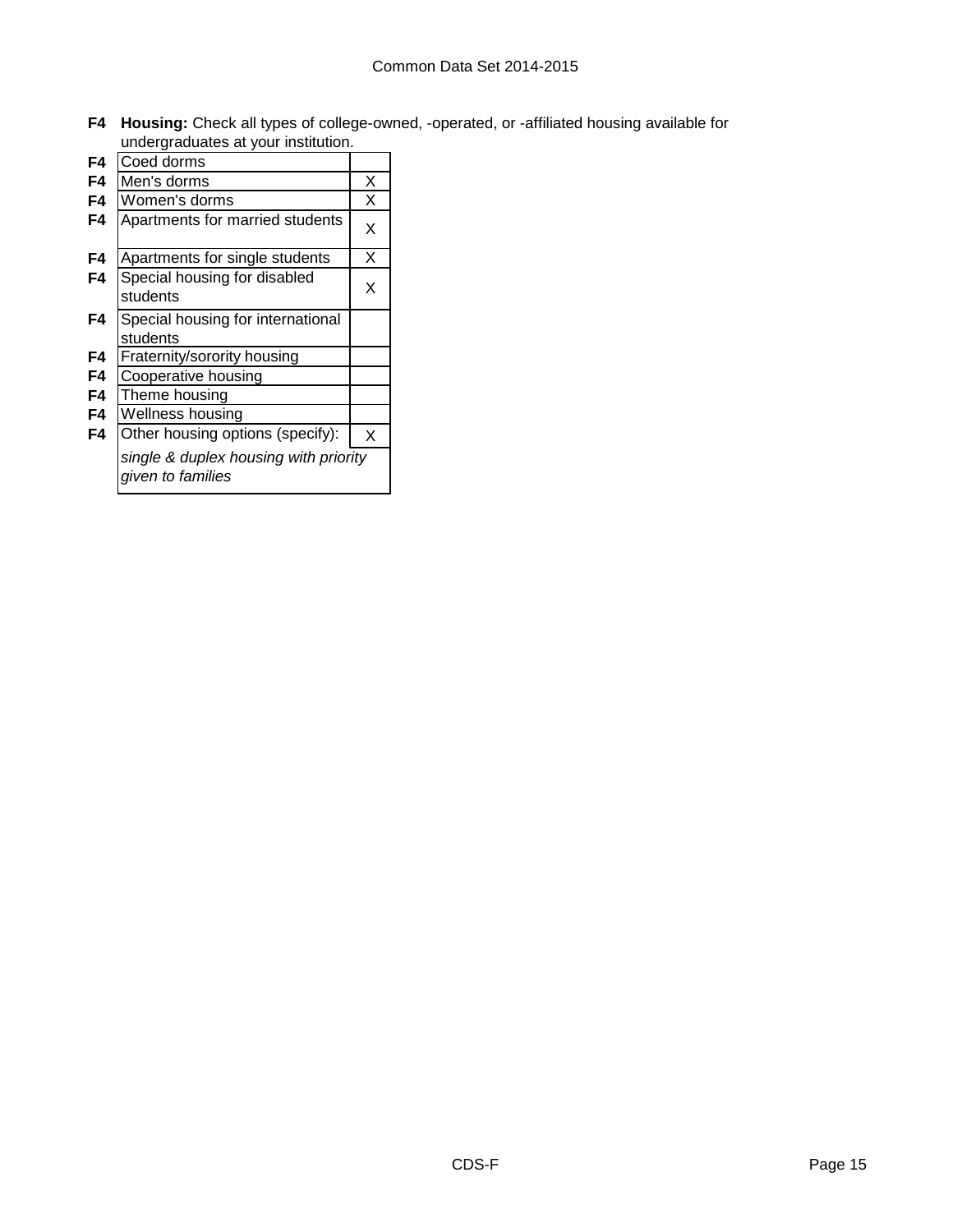# **G. ANNUAL EXPENSES**

**G0** Please provide the URL of your institution's net price calculator:

[http://www](http://www.hsutx.edu/includes/NetPriceCalculator/npcalc.htm).hsutx.edu/includes/NetPriceCalculator/npcalc.htm **Provide 2015-2016 academic year costs of attendance for the following categories that are applicable to your institution.**

Check here if your institution's 2015-2016 academic year costs of attendance are not available at this time and provide an approximate date (i.e., month/day) when your institution's final 2015-2016 academic year costs of attendance will be available:

**G1 Undergraduate full-time tuition, required fees, room and board List the typical tuition, required fees, and room and board for a full-time undergraduate student for the FULL 2015-2016 academic year (30 semester or 45 quarter hours for institutions that derive annual tuition by multiplying credit hour cost by number of credits). A full academic year refers to the period of time generally extending from September to June; usually equated to two semesters, two trimesters, three quarters, or the period covered by a four-one-four plan. Room and board is defined as double occupancy and 19 meals per week or the maximum meal plan. Required fees include only charges that all full-time students must pay that are not included in tuition (e.g., registration, health, or activity fees.) Do not include optional fees (e.g., parking, laboratory use).**

| G <sub>1</sub> |                                                       | First-Year | Undergraduates |
|----------------|-------------------------------------------------------|------------|----------------|
| G <sub>1</sub> | PRIVATE INSTITUTIONS                                  |            |                |
|                | Tuition:                                              | \$24,500   | \$24,500       |
| G <sub>1</sub> | PUBLIC INSTITUTIONS                                   |            |                |
|                | Tuition:                                              |            |                |
|                | In-district                                           |            |                |
| G <sub>1</sub> | PUBLIC INSTITUTIONS                                   |            |                |
|                | In-state (out-of-district):                           |            |                |
| G <sub>1</sub> | PUBLIC INSTITUTIONS                                   |            |                |
|                | Out-of-state:                                         |            |                |
| G <sub>1</sub> | NONRESIDENT ALIENS                                    |            |                |
|                | Tuition:                                              |            |                |
|                |                                                       |            |                |
| G <sub>1</sub> | <b>REQUIRED FEES:</b>                                 | included   | included       |
|                |                                                       |            |                |
| G <sub>1</sub> | ROOM AND BOARD:                                       |            |                |
|                | (on-campus)                                           | \$7,740    | \$7,740        |
| G <sub>1</sub> | <b>ROOM ONLY:</b>                                     |            |                |
|                | (on-campus)                                           | \$3,600    | \$3,600        |
| G1             | <b>BOARD ONLY:</b>                                    |            |                |
|                | (on-campus meal plan)                                 | \$4,140    | \$4,140        |
|                |                                                       |            |                |
| G <sub>1</sub> | Comprehensive tuition and room and board fee (if your |            |                |
|                | college cannot provide separate tuition and room and  |            |                |
|                | board fees):                                          |            |                |
|                |                                                       |            |                |
| G1             | Other:                                                |            |                |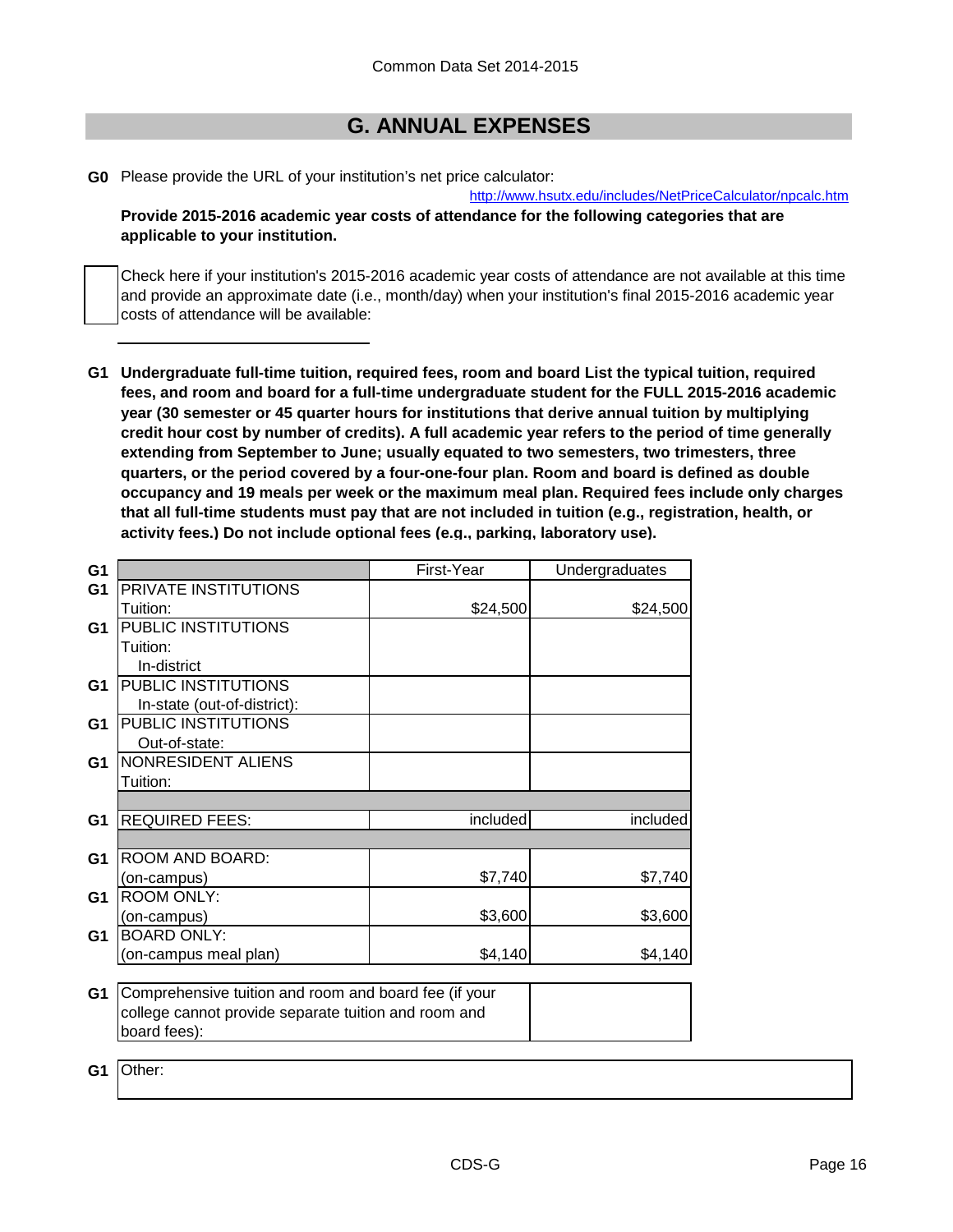| G <sub>2</sub> |                                                                                                           | Minimum | Maximum |
|----------------|-----------------------------------------------------------------------------------------------------------|---------|---------|
| G <sub>2</sub> | Number of credits per term a student can take for the<br>stated full-time tuition                         | 12      | 17      |
| G <sub>3</sub> |                                                                                                           | Yes     | No.     |
| G <sub>3</sub> | Do tuition and fees vary by year of study (e.g., sophomore,<br>junior, senior)?                           |         | X       |
| G4             |                                                                                                           | Yes     | No      |
| G4             | Do tuition and fees vary by undergraduate instructional<br>program?                                       |         | X       |
| G4             |                                                                                                           | %       |         |
| G4             | If yes, what percentage of full-time undergraduates pay<br>more than the tuition and fees reported in G1? |         |         |

**G5** Provide the estimated expenses for a typical full-time undergraduate student:

| G <sub>5</sub> |                                                                                                                                  | <b>Residents</b> | Commuters        | Commuters            |
|----------------|----------------------------------------------------------------------------------------------------------------------------------|------------------|------------------|----------------------|
|                |                                                                                                                                  |                  | (living at home) | (not living at home) |
| G <sub>5</sub> | Books and supplies                                                                                                               | \$800            | \$800            | \$800                |
| G <sub>5</sub> | Room only                                                                                                                        |                  |                  | \$3,600              |
| G5             | Board only                                                                                                                       |                  | \$2,070          | \$4,140              |
| G5             | Room and board total (if your<br>college cannot provide separate<br>room and board figures for<br>commuters not living at home): |                  |                  |                      |
| G <sub>5</sub> | Transportation                                                                                                                   | \$1,200          | \$1,200          | \$1,200              |
| G5             | Other expenses                                                                                                                   | \$1,976          | \$1,976          | \$1,976              |

**G6** Undergraduate per-credit-hour charges (tuition only)

|                | <b>G6 PRIVATE INSTITUTIONS:</b> |  |
|----------------|---------------------------------|--|
| G <sub>6</sub> | <b>PUBLIC INSTITUTIONS</b>      |  |
|                | In-district:                    |  |
| G6             | <b>PUBLIC INSTITUTIONS</b>      |  |
|                | In-state (out-of-district):     |  |
| G <sub>6</sub> | <b>PUBLIC INSTITUTIONS</b>      |  |
|                | Out-of-state:                   |  |
| G6             | <b>NONRESIDENT ALIENS:</b>      |  |
|                |                                 |  |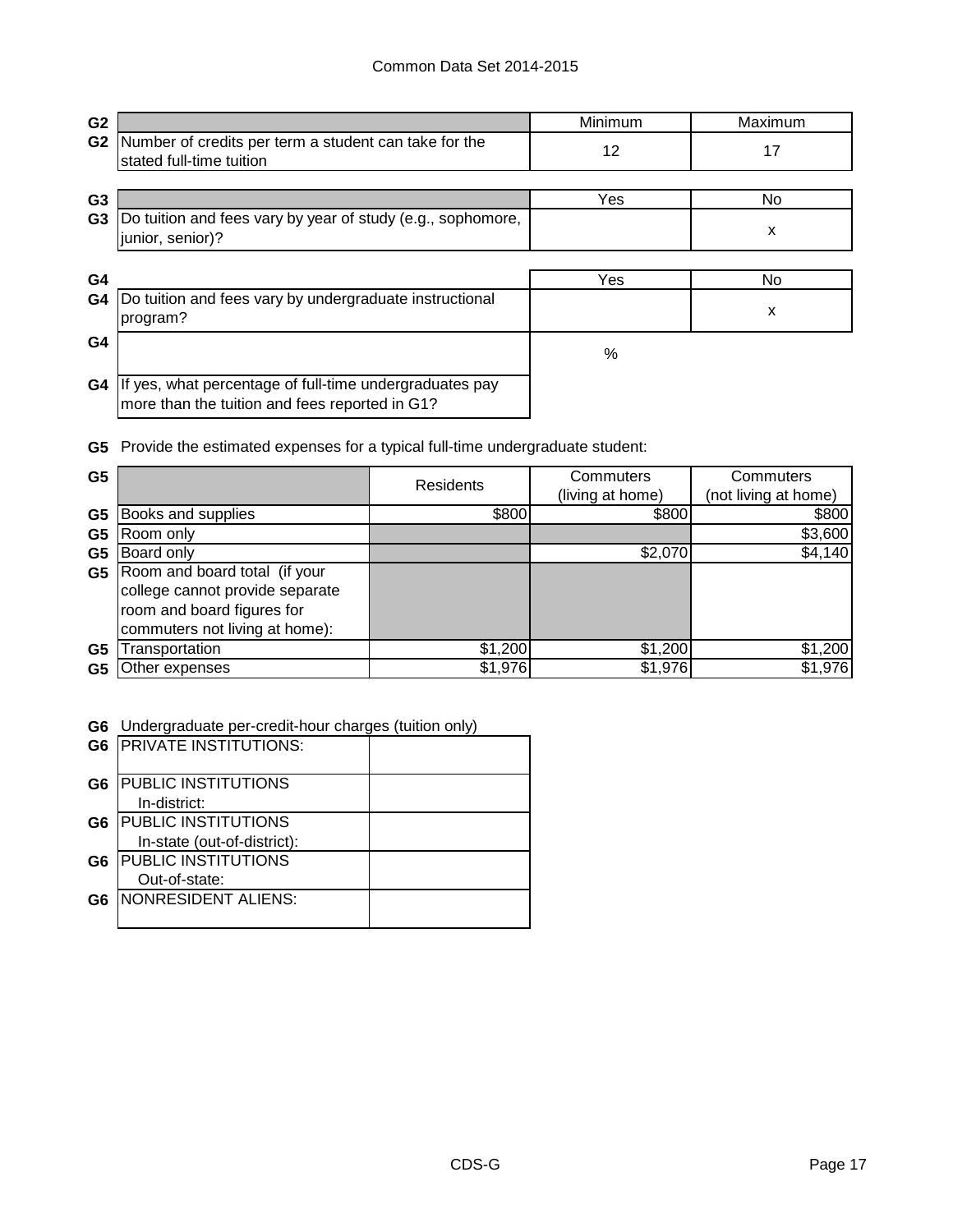# **H. FINANCIAL AID**

## **Aid Awarded to Enrolled Undergraduates**

Enter total dollar amounts awarded to enrolled full-time and less than full-time degree-seeking undergraduates (using the same cohort reported in CDS Question B1, "total degree-seeking" undergraduates) in the following categories. (Note: If the data being reported are final figures for the 2013- 2014 academic year (see the next item below), use the 2013-2014 academic year's CDS Question B1 cohort.) Include aid awarded to international students (i.e., those not qualifying for federal aid). Aid that is non-need-based but that was used to meet need should be reported in the need-based aid columns. (For a suggested order of precedence in assigning categories of aid to cover need, see the entry for "non-needbased scholarship or grant aid" on the last page of the definitions section.)

| H <sub>1</sub> |                                                                                                 | 2014-2015<br>estimated | 2013-2014<br>final |
|----------------|-------------------------------------------------------------------------------------------------|------------------------|--------------------|
| H1             | Indicate the academic year for which data are reported for items H1,<br>IH2. H2A, and H6 below: |                        |                    |

**H3** Which needs-analysis methodology does your institution use in awarding institutional aid?

| H <sub>3</sub> | Federal methodology (FM)       |  |
|----------------|--------------------------------|--|
| H <sub>3</sub> | Institutional methodology (IM) |  |
| H <sub>3</sub> | Both FM and IM                 |  |

| H <sub>1</sub> |                                                                                                                                                                                   | Need-based \$<br>(Include non-need-<br>based aid used to<br>meet need.) | Non-need-<br>based \$<br>(Exclude non-need-<br>based aid used to<br>meet need.) |
|----------------|-----------------------------------------------------------------------------------------------------------------------------------------------------------------------------------|-------------------------------------------------------------------------|---------------------------------------------------------------------------------|
| H <sub>1</sub> | <b>Scholarships/Grants</b>                                                                                                                                                        |                                                                         |                                                                                 |
| H1             | Federal                                                                                                                                                                           | \$2,589,525                                                             |                                                                                 |
| H1             | State (i.e., all states, not only the state in which your institution is<br>located)                                                                                              | \$1,919,306                                                             |                                                                                 |
| H1             | Institutional: Endowed scholarships, annual gifts and tuition funded<br>grants, awarded by the college, excluding athletic aid and tuition<br>waivers (which are reported below). | \$883,269                                                               | \$12,080,569                                                                    |
| H1             | Scholarships/grants from external sources (e.g., Kiwanis, National<br>Merit) not awarded by the college                                                                           |                                                                         | \$535,935                                                                       |
| H <sub>1</sub> | <b>Total Scholarships/Grants</b>                                                                                                                                                  | \$5,392,100                                                             | \$12,616,504                                                                    |
| H1             | <b>Self-Help</b>                                                                                                                                                                  |                                                                         |                                                                                 |
| H1             | Student loans from all sources (excluding parent loans)                                                                                                                           | \$3,456,126                                                             | \$12,071,286                                                                    |
| H1             | <b>Federal Work-Study</b>                                                                                                                                                         | \$152,214                                                               |                                                                                 |
| H1             | State and other (e.g., institutional) work-study/employment (Note:                                                                                                                |                                                                         |                                                                                 |
|                | Excludes Federal Work-Study captured above.)                                                                                                                                      | \$18,048                                                                |                                                                                 |
| H1             | <b>Total Self-Help</b>                                                                                                                                                            | \$3,626,388                                                             | \$12,071,286                                                                    |
| H1             | Other                                                                                                                                                                             |                                                                         |                                                                                 |
| H1             | Parent Loans                                                                                                                                                                      |                                                                         | \$3,398,422                                                                     |
| H1             | <b>Tuition Waivers</b><br>Reporting is optional. Report tuition waivers in this row if you choose to report them. Do<br>not report tuition waivers elsewhere.                     |                                                                         | \$655,165                                                                       |
| H1             | <b>Athletic Awards</b>                                                                                                                                                            |                                                                         |                                                                                 |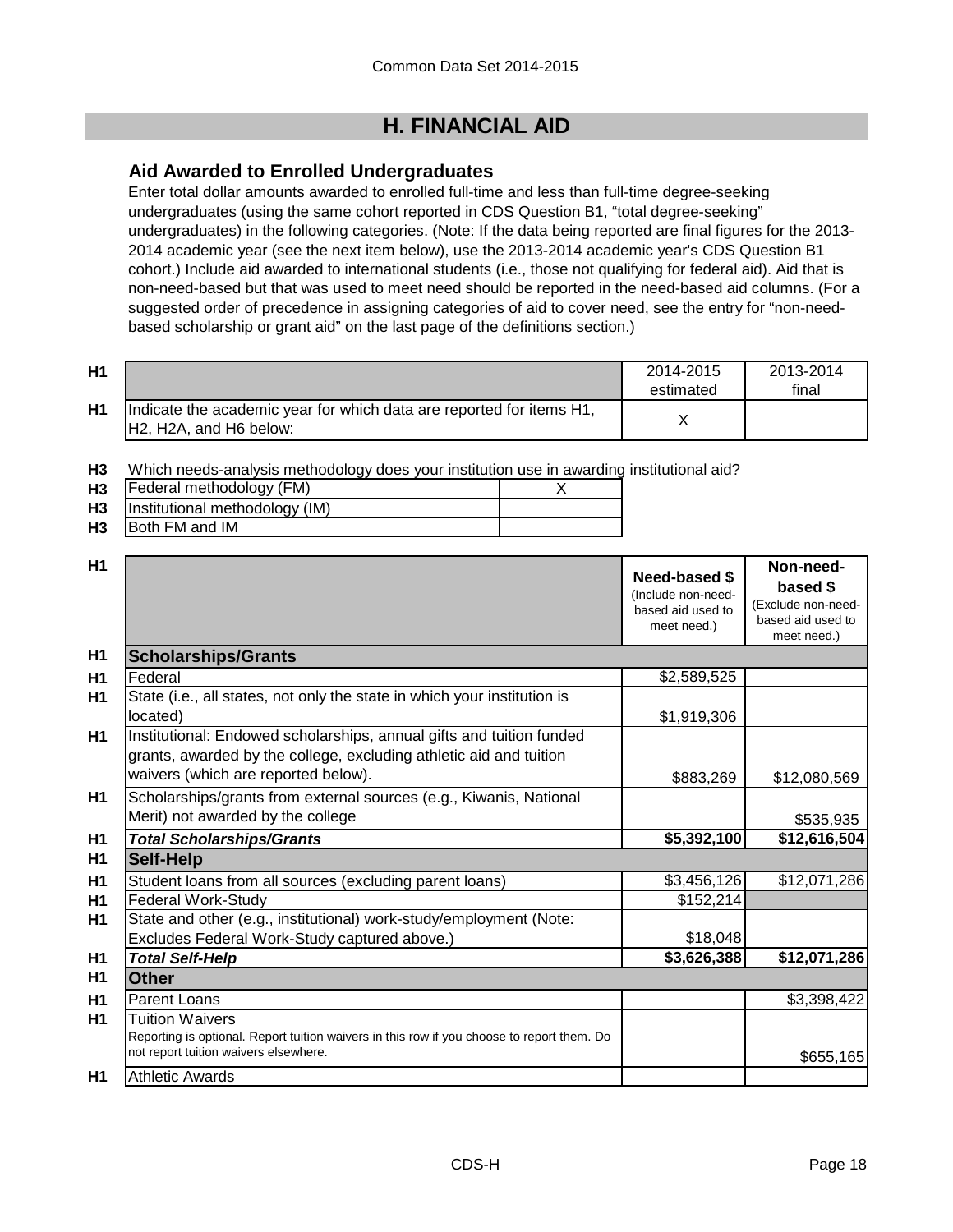**H2 Number of Enrolled Students Awarded Aid:** List the number of degree-seeking full-time and less-thanfull-time undergraduates who applied for and were awarded financial aid from any source. **Aid that is nonneed-based but that was used to meet need should be counted as need-based aid.** Numbers should reflect the cohort awarded the dollars reported in H1. Note: In the chart below, students may be counted in more than one row, and full-time freshmen should also be counted as full-time undergraduates.

| H <sub>2</sub> |              |                                                                                                                                                                                                                                                                                              | <b>First-time</b><br><b>Full-time</b><br><b>Freshmen</b> | <b>Full-time</b><br><b>Undergraduate</b><br>(Incl. Fresh.) | <b>Less Than</b><br><b>Full-time</b><br>Undergraduate |
|----------------|--------------|----------------------------------------------------------------------------------------------------------------------------------------------------------------------------------------------------------------------------------------------------------------------------------------------|----------------------------------------------------------|------------------------------------------------------------|-------------------------------------------------------|
| H <sub>2</sub> |              | a) Number of degree-seeking undergraduate students<br>(CDS Item B1 if reporting on Fall 2014 cohort)                                                                                                                                                                                         | 339                                                      | 1469                                                       | 171                                                   |
| H <sub>2</sub> |              | b) Number of students in line a who applied for need-<br>based financial aid                                                                                                                                                                                                                 | 336                                                      | 1413                                                       | 97                                                    |
| H <sub>2</sub> |              | c) Number of students in line <b>b</b> who were determined to<br>have financial need                                                                                                                                                                                                         | 255                                                      | 1028                                                       | 62                                                    |
| H <sub>2</sub> |              | d) Number of students in line c who were awarded any<br>financial aid                                                                                                                                                                                                                        | 255                                                      | 1028                                                       | 62                                                    |
| H <sub>2</sub> |              | e) Number of students in line <b>d</b> who were awarded any<br>need-based scholarship or grant aid                                                                                                                                                                                           | 180                                                      | 742                                                        | 50                                                    |
| H <sub>2</sub> | f)           | Number of students in line d who were awarded any<br>need-based self-help aid                                                                                                                                                                                                                | 219                                                      | 913                                                        | 49                                                    |
| H <sub>2</sub> |              | g) Number of students in line d who were awarded any<br>non-need-based scholarship or grant aid                                                                                                                                                                                              | 248                                                      | 936                                                        | 34                                                    |
| H <sub>2</sub> |              | h) Number of students in line <b>d</b> whose need was fully met<br>(exclude PLUS loans, unsubsidized loans, and private<br>alternative loans)                                                                                                                                                | 62                                                       | 177                                                        | 5                                                     |
| H <sub>2</sub> |              | On average, the percentage of need that was met of<br>students who were awarded any need-based aid.<br>Exclude any aid that was awarded in excess of need as<br>well as any resources that were awarded to replace<br>EFC (PLUS loans, unsubsidized loans, and private<br>alternative loans) | 66.0%                                                    | 67.0%                                                      | 51.0%                                                 |
| H <sub>2</sub> | li)          | The average financial aid package of those in line d.<br>Exclude any resources that were awarded to replace<br>EFC (PLUS loans, unsubsidized loans, and private<br>alternative loans)                                                                                                        | 24,614<br>\$                                             | 19,036<br>\$                                               | \$7,109                                               |
| H <sub>2</sub> | $\mathsf{k}$ | Average need-based scholarship and grant award of<br>those in line e                                                                                                                                                                                                                         | \$6,117                                                  | \$5,708                                                    | \$2,886                                               |
| H <sub>2</sub> |              | Average need-based self-help award (excluding PLUS<br>loans, unsubsidized loans, and private alternative<br>loans) of those in line f                                                                                                                                                        | \$2,975                                                  | \$<br>4,055                                                | \$3,362                                               |
| H <sub>2</sub> |              | m) Average need-based loan (excluding PLUS loans,<br>unsubsidized loans, and private alternative loans) of<br>those in line f who were awarded a need-based loan                                                                                                                             | \$2,975                                                  | \$4,055                                                    | \$3,362                                               |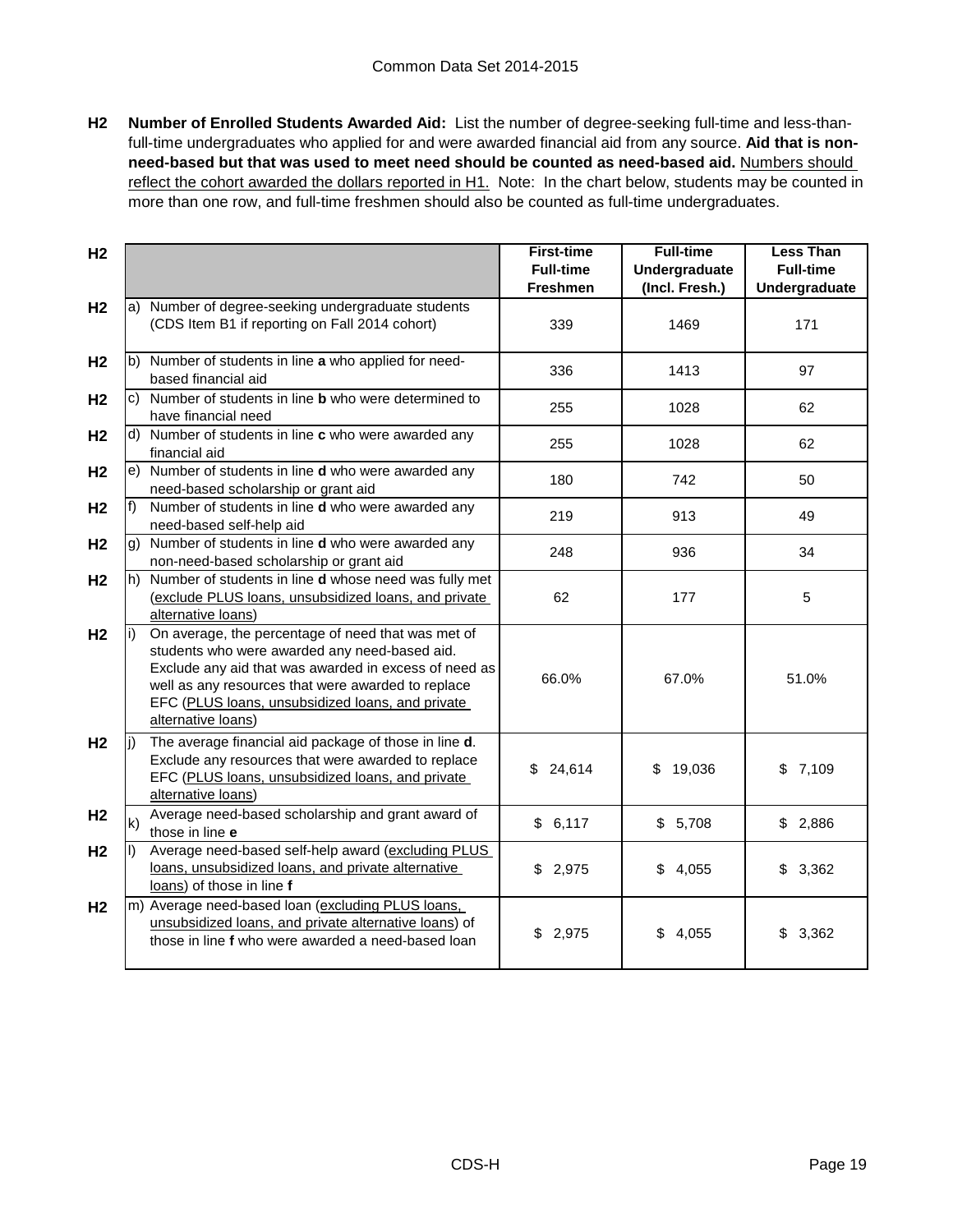**H2A Number of Enrolled Students Awarded Non-need-based Scholarships and Grants**: List the number of degree-seeking full-time and less-than-full-time undergraduates who had no financial need and who were awarded institutional non-need-based scholarship or grant aid. Numbers should reflect the cohort awarded the dollars reported in H1. Note: In the chart below, students may be counted in more than one row, and full-time freshmen should also be counted as full-time undergraduates.

| H2A               |                                                                                                                                                                                                                  | <b>First-time</b><br><b>Full-time</b> | <b>Full-time</b><br><b>Undergrad</b> | <b>Less Than</b><br><b>Full-time</b> |
|-------------------|------------------------------------------------------------------------------------------------------------------------------------------------------------------------------------------------------------------|---------------------------------------|--------------------------------------|--------------------------------------|
|                   |                                                                                                                                                                                                                  | <b>Freshmen</b>                       | (Incl. Fresh.)                       | <b>Undergrad</b>                     |
| $H2A \mid n$      | Number of students in line a who had no financial need<br>and who were awarded institutional non-need-based<br>scholarship or grant aid (exclude those who were<br>awarded athletic awards and tuition benefits) | 217                                   | 362                                  | 124                                  |
| H2A   0)          | Average dollar amount of institutional non-need-based<br>scholarship and grant aid awarded to students in line n                                                                                                 | 10,614<br>\$.                         | \$9,015                              | 1,632                                |
| $H2A$ $ p\rangle$ | Number of students in line a who were awarded an<br>institutional non-need-based athletic scholarship or<br>grant                                                                                                | N/A                                   | N/A                                  | N/A                                  |
| $H2A  q\rangle$   | Average dollar amount of institutional non-need-based<br>athletic scholarships and grants awarded to students in<br>line <b>p</b>                                                                                | N/A                                   | N/A                                  | N/A                                  |

**H3** Incorporated into H1 above.

**Note:** These are the graduates and loan types to include and exclude in order to fill out CDS H4, H4a, H5, and H5a.

Include: \* 2014 undergraduate class who graduated between July 1, 2013 and June

30, 2014 who started at your institution as first- time students and received a

bachelor's degree between July 1, 2013 and June 30, 2014.

- \* only loans made to students who borrowed while enrolled at your institution.
- \* co-signed loans.

Exclude: \* those who transferred in.

\* money borrowed at other institutions.

| <b>H4</b>        | Provide the percentage of the class (defined above) who borrowed at any time through<br>any loan programs (institutional, state, Federal Perkins, Federal Stafford Subsidized and<br>Unsubsidized, private loans that were certified by your institution, etc.; exclude parent<br>loans). Include both Federal Direct Student Loans and Federal Family Education Loans. | 75%        |
|------------------|-------------------------------------------------------------------------------------------------------------------------------------------------------------------------------------------------------------------------------------------------------------------------------------------------------------------------------------------------------------------------|------------|
| H <sub>4</sub> a |                                                                                                                                                                                                                                                                                                                                                                         |            |
|                  | Provide the percentage of the class (defined above) who borrowed at any time through                                                                                                                                                                                                                                                                                    |            |
|                  | federal loan programs--Federal Perkins, Federal Stafford Subsidized and Unsubsidized.                                                                                                                                                                                                                                                                                   |            |
|                  | Include both Federal Direct Student Loans and Federal Family Education Loans. NOTE:                                                                                                                                                                                                                                                                                     |            |
|                  | exclude all institutional, state, private alternative loans and parent loans.                                                                                                                                                                                                                                                                                           | <b>74%</b> |
| H5               | Report the average per-undergraduate-borrower cumulative principal borrowed of those                                                                                                                                                                                                                                                                                    |            |
|                  | lin line H4.                                                                                                                                                                                                                                                                                                                                                            | \$34,380   |
| H <sub>5a</sub>  | Report the average per-undergraduate-borrower cumulative principal borrowed, of those                                                                                                                                                                                                                                                                                   |            |
|                  | in H4a, through federal loan programs--Federal Perkins, Federal Stafford Subsidized and                                                                                                                                                                                                                                                                                 |            |
|                  | Unsubsidized. Include both Federal Direct Student Loans and Federal Family Education                                                                                                                                                                                                                                                                                    |            |
|                  | Loans. These are listed in line H4a. NOTE: exclude all institutional, state, private                                                                                                                                                                                                                                                                                    |            |
|                  | alternative loans and exclude parent loans.                                                                                                                                                                                                                                                                                                                             | \$29,303   |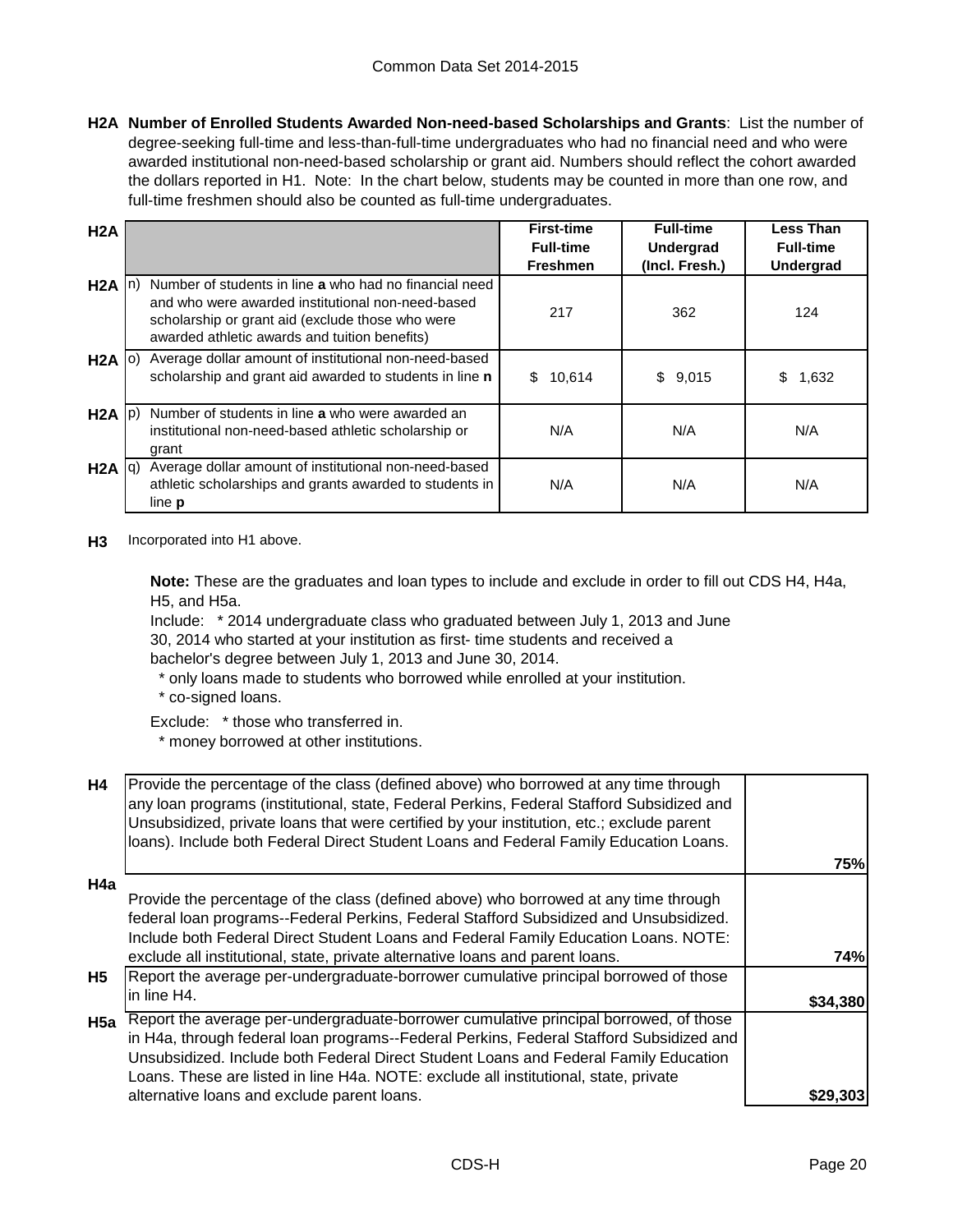**Aid to Undergraduate Degree-seeking Nonresident Aliens** (Note: Report numbers and dollar amounts for the same academic year checked in item H1.)

**H6** Indicate your institution's policy regarding institutional scholarship and grant aid for undergraduate degreeseeking nonresident aliens:

| H <sub>6</sub> | Institutional need-based scholarship or grant aid is available          |  |
|----------------|-------------------------------------------------------------------------|--|
|                | H6   Institutional non-need-based scholarship or grant aid is available |  |
| H6             | Institutional scholarship or grant aid is not available                 |  |

| H6   If institutional financial aid is available for undergraduate degree-seeking nonresident |                 |
|-----------------------------------------------------------------------------------------------|-----------------|
| aliens, provide the number of undergraduate degree-seeking nonresident aliens who             |                 |
| Iwere awarded need-based or non-need-based aid:                                               | 20 <sub>l</sub> |

- **H6** \$9,959 Average dollar amount of institutional financial aid awarded to undergraduate degreeseeking nonresident aliens:
- **H6** \$199,175 Total dollar amount of institutional financial aid awarded to undergraduate degreeseeking nonresident aliens:
- **H7** Check off all financial aid forms nonresident alien first-year financial aid applicants must submit:

| <b>H7</b> | Institution's own financial aid form              |  |
|-----------|---------------------------------------------------|--|
| <b>H7</b> | <b>CSS/Financial Aid PROFILE</b>                  |  |
| <b>H7</b> | International Student's Financial Aid Application |  |
| <b>H7</b> | International Student's Certification of Finances |  |
| <b>H7</b> | Other (specify):                                  |  |

## **Process for First-Year/Freshman Students**

**H8** Check off all financial aid forms domestic first-year (freshman) financial aid applicants must submit:

| H <sub>8</sub> | <b>FAFSA</b>                         |  |
|----------------|--------------------------------------|--|
| H <sub>8</sub> | Institution's own financial aid form |  |
| H <sub>8</sub> | <b>CSS/Financial Aid PROFILE</b>     |  |
| H <sub>8</sub> | State aid form                       |  |
| H <sub>8</sub> | Noncustodial PROFILE                 |  |
| H <sub>8</sub> | Business/Farm Supplement             |  |
| H <sub>8</sub> | Other (specify):                     |  |

#### **H9** Indicate filing dates for first-year (freshman) students:

| H9        | Priority date for filing required financial aid forms:             |  |
|-----------|--------------------------------------------------------------------|--|
| <b>H9</b> | Deadline for filing required financial aid forms:                  |  |
| H9        | No deadline for filing required forms (applications processed on a |  |
|           | rolling basis):                                                    |  |

**H10** Indicate notification dates for first-year (freshman) students (answer a or b):

|                 | <b>H10</b> $ a\rangle$ Students notified on or about (date): |                                              |     |    |
|-----------------|--------------------------------------------------------------|----------------------------------------------|-----|----|
| H <sub>10</sub> |                                                              |                                              | Yes | N٥ |
|                 |                                                              | H10 b) Students notified on a rolling basis: |     |    |
| H10             |                                                              | If yes, starting date:                       |     |    |

**H11** Indicate reply dates:

|                 | H11 Students must reply by (date): |  |
|-----------------|------------------------------------|--|
| $H11$ or within | weeks of notification.             |  |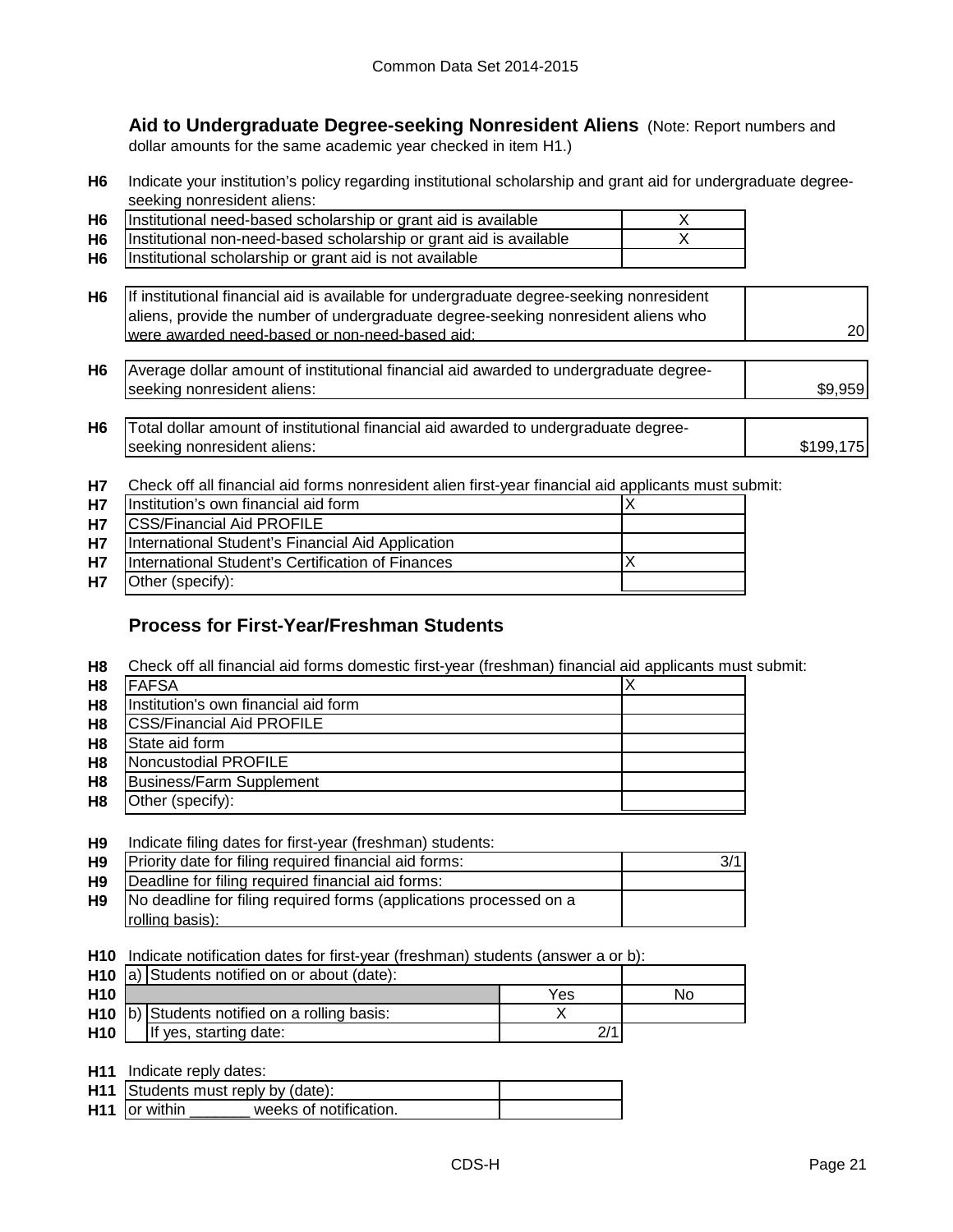## **Types of Aid Available**

Please check off all types of aid available to undergraduates at your institution:

**H12** Loans

| <b>H12 FEDERAL DIRECT STUDENT LOAN PROGRAM (DIRECT LOAN)</b> |  |
|--------------------------------------------------------------|--|
|                                                              |  |

| <b>H12</b> Direct Subsidized Stafford Loans   |  |
|-----------------------------------------------|--|
| <b>H12</b> Direct Unsubsidized Stafford Loans |  |
| <b>H12 Direct PLUS Loans</b>                  |  |

| <b>H12</b> Federal Perkins Loans                      |  |
|-------------------------------------------------------|--|
| <b>H12</b> Federal Nursing Loans                      |  |
| H <sub>12</sub> State Loans                           |  |
| H12 College/university loans from institutional funds |  |
| H <sub>12</sub> Other (specify):                      |  |
|                                                       |  |

#### **H13** Scholarships and Grants

|                 | <b>ITIS</b> OCTIONATIONS AND OTATIO                                  |   |
|-----------------|----------------------------------------------------------------------|---|
| H <sub>13</sub> | NEED-BASED:                                                          |   |
| H <sub>13</sub> | <b>Federal Pell</b>                                                  |   |
| H <sub>13</sub> | <b>ISEOG</b>                                                         | Х |
|                 | H13 State scholarships/grants                                        | Х |
| H13             | <b>Private scholarships</b>                                          | Х |
| H13             | College/university scholarship or grant aid from institutional funds |   |
| H13             | United Negro College Fund                                            |   |
| H13             | <b>Federal Nursing Scholarship</b>                                   |   |
|                 | $H13$ Other (specify):                                               |   |
|                 |                                                                      |   |

**H14** Check off criteria used in awarding institutional aid. Check all that apply.

| H14             |                          | Non-Need Based | Need-Based |
|-----------------|--------------------------|----------------|------------|
| H <sub>14</sub> | Academics                | х              | х          |
| H <sub>14</sub> | Alumni affiliation       | Χ              |            |
| H <sub>14</sub> | Art                      | Χ              |            |
| H <sub>14</sub> | <b>Athletics</b>         |                |            |
| H <sub>14</sub> | Job skills               | X              |            |
| H <sub>14</sub> | <b>ROTC</b>              |                |            |
| H <sub>14</sub> | Leadership               | X              |            |
| H <sub>14</sub> | Minority status          |                |            |
| H <sub>14</sub> | Music/drama              | Χ              |            |
| H <sub>14</sub> | Religious affiliation    | Χ              |            |
| H <sub>14</sub> | State/district residency |                | Χ          |

#### **H15**

If your institution has recently implemented any major financial aid policy, program, or initiative to make your institution more affordable to incoming students such as replacing loans with grants, or waiving costs for families below a certain income level please provide details below: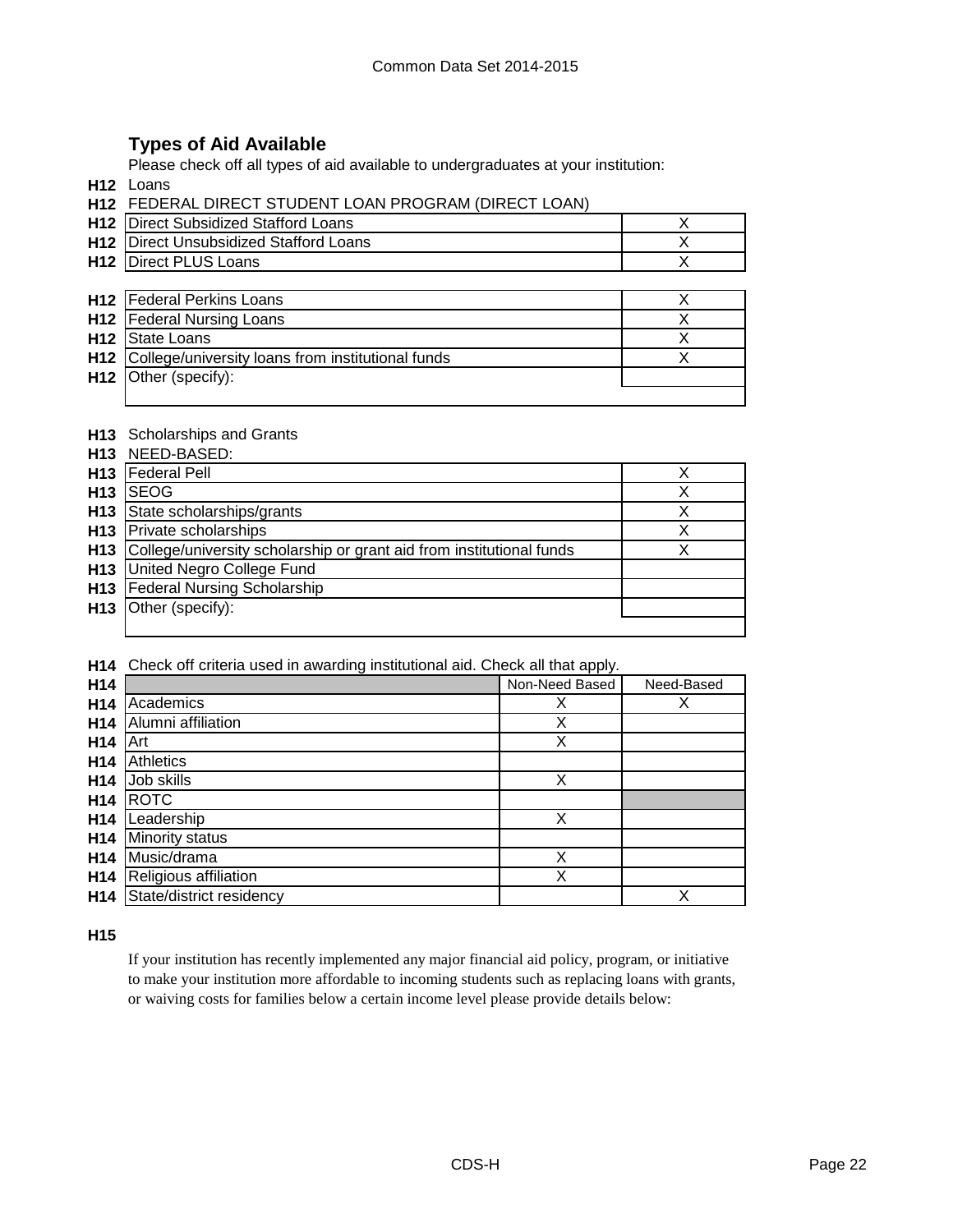# **I. INSTRUCTIONAL FACULTY AND CLASS SIZE**

# **Please report the number of instructional faculty members in each category for Fall 2014. Include faculty who are on your institution's payroll on the census date your institution uses for**

#### **I1 IPEDS/AAUP.**

The following definition of full-time instructional faculty is used by the American Association of University Professors (AAUP) in its annual Faculty Compensation Survey (the part time definitions are not used by AAUP). Instructional Faculty is defined as those members of the instructional-research staff whose major regular assignment is instruction, including those with released time for research. Use the chart below to determine inclusions and exclusions:

|                                                                                                                                                                                                                                          | Full-time | Part-time                                                                       |
|------------------------------------------------------------------------------------------------------------------------------------------------------------------------------------------------------------------------------------------|-----------|---------------------------------------------------------------------------------|
| (a) instructional faculty in preclinical and clinical medicine, faculty who are not paid (e.g.,<br>those who donate their services or are in the military), or research-only faculty, post-<br>doctoral fellows, or pre-doctoral fellows | Exclude   | Include only if<br>they teach one<br>or more non-<br>clinical credit<br>courses |
| (b) administrative officers with titles such as dean of students, librarian, registrar, coach,<br>and the like, even though they may devote part of their time to classroom instruction and<br>may have faculty status                   | Exclude   | Include if they<br>teach one or<br>more non-<br>clinical credit<br>courses      |
| (c) other administrators/staff who teach one or more non-clinical credit courses even<br>though they do not have faculty status                                                                                                          | Exclude   | Include                                                                         |
| (d) undergraduate or graduate students who assist in the instruction of courses, but<br>have titles such as teaching assistant, teaching fellow, and the like                                                                            | Exclude   | Exclude                                                                         |
| (e) faculty on sabbatical or leave with pay                                                                                                                                                                                              | Include   | Exclude                                                                         |
| (f) faculty on leave without pay                                                                                                                                                                                                         | Exclude   | Exclude                                                                         |
| (g) replacement faculty for faculty on sabbatical leave or leave with pay                                                                                                                                                                | Exclude   | Include                                                                         |

*Full-time instructional faculty:* faculty employed on a full-time basis for instruction (including those with released time for research)

*Part-time instructional faculty:* Adjuncts and other instructors being paid solely for part-time classroom instruction. Also includes full-time faculty teaching less than two semesters, three quarters, two trimesters, or two four-month sessions. Employees who are not considered full-time instructional faculty but who teach one or more non-clinical credit courses may be counted as part-time faculty.

*Minority faculty: includes faculty who designate themselves as Black, non-Hispanic; American Indian or Alaska Native; Asian, Native Hawaiian or other Pacific Islander, or Hispanic.* 

*Doctorate: includes such degrees as Doctor of Philosophy, Doctor of Education, Doctor of Juridical Science, and Doctor of Public Health in any field such as arts, sciences, education, engineering, business, and public administration. Also includes terminal degrees formerly designated as "first professional," including dentistry (DDS or DMD), medicine (MD), optometry (OD), osteopathic medicine (DO), pharmacy (DPharm or BPharm), podiatric medicine (DPM), veterinary medicine (DVM), chiropractic (DC or DCM), or law (JD).*

*Terminal degree:* the highest degree in a field: example, M. Arch (architecture) and MFA (master of fine arts).

| $\mathsf{I}$ |   |                                                         | Full-Time | Part-Time | Total |
|--------------|---|---------------------------------------------------------|-----------|-----------|-------|
| $\mathsf{I}$ | a | Total number of instructional faculty                   | 141       | 60        | 201   |
| $\mathbf{I}$ |   | Total number who are members of minority groups         |           |           | 11 I  |
| $\mathbf{I}$ |   | Total number who are women                              | 52        | 33        | 85 I  |
| 11           |   | Total number who are men                                | 89        | 27        | 116   |
| $\mathbf{I}$ | e | Total number who are nonresident aliens (international) |           |           |       |
|              |   | Total number with doctorate, or other terminal degree   |           |           |       |
| $\mathsf{I}$ |   |                                                         | 130       | 29        | 1591  |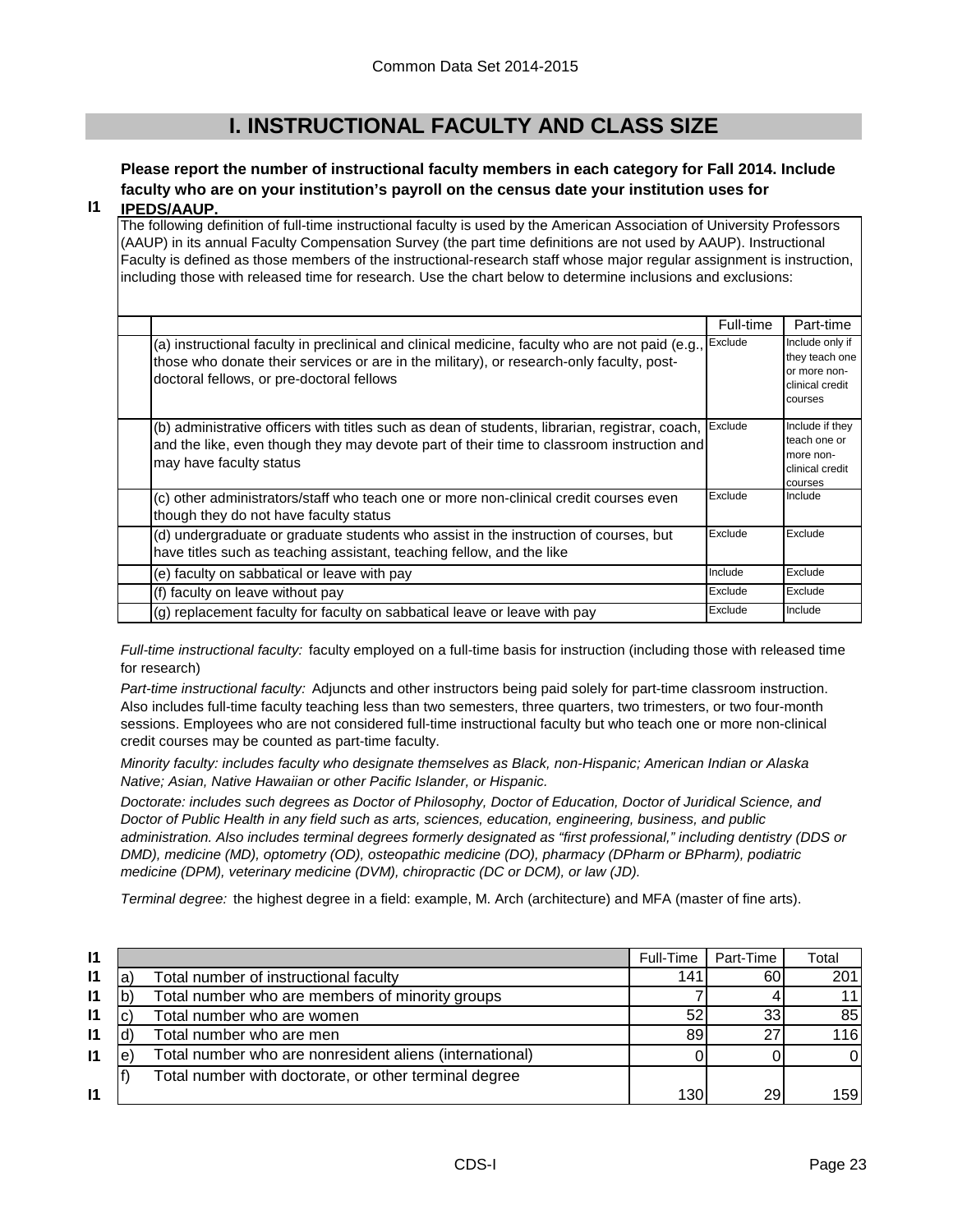|              | lg) | Total number whose highest degree is a master's but not a terminal |     |    |                 |
|--------------|-----|--------------------------------------------------------------------|-----|----|-----------------|
| $\mathbf{I}$ |     | master's                                                           | -14 | 23 | 34 <sub>1</sub> |
| 11           |     | Total number whose highest degree is a bachelor's                  |     | ี  | 61              |
|              |     | Total number whose highest degree is unknown or other (Note:       |     |    |                 |
| $\mathbf{I}$ |     | Items f, g, h, and i must sum up to item a.)                       |     |    |                 |
|              |     | Total number in stand-alone graduate/ professional programs in     |     |    |                 |
| $\mathbf{I}$ |     | which faculty teach virtually only graduate-level students         | 10  | 5  | 15              |

### **I2 Student to Faculty Ratio**

Report the Fall 2014 ratio of full-time equivalent students (full-time plus 1/3 part time) to full-time equivalent instructional faculty (full time plus 1/3 part time). In the ratio calculations, exclude both faculty and students in stand-alone graduate or professional programs such as medicine, law, veterinary, dentistry, social work, business, or public health in which faculty teach virtually only graduate-level students. Do not count undergraduate or graduate student teaching assistants as faculty.

| <b>12</b>   Fall 2014 Student to Faculty ratio | '2Ito | (based on | <sup>1</sup> 746 students |
|------------------------------------------------|-------|-----------|---------------------------|
|                                                |       | and       | 151 $ $ faculty).         |

#### **I3 Undergraduate Class Size**

**I3**

In the table below, please use the following definitions to report information about the size of classes and class sections offered in the Fall 2014 term.

*Class Sections:* A class section is an organized course offered for credit, identified by discipline and number, meeting at a stated time or times in a classroom or similar setting, and not a subsection such as a laboratory or discussion session. Undergraduate class sections are defined as any sections in which at least one degree-seeking undergraduate student is enrolled for credit. Exclude distance learning classes and noncredit classes and individual instruction such as dissertation or thesis research, music instruction, or one-to-one readings. Exclude students in independent study, co-operative programs, internships, foreign language taped tutor sessions, practicums, and all students in one-on-one classes. Each class section should be counted only once and should not be duplicated because of course catalog cross-listings.

*Class Subsections:* A class subsection includes any subsection of a course, such as laboratory, recitation, and discussion subsections that are supplementary in nature and are scheduled to meet separately from the lecture portion of the course. Undergraduate subsections are defined as any subsections of courses in which degree-seeking undergraduate students enrolled for credit. As above, exclude noncredit classes and individual instruction such as dissertation or thesis research, music instruction, or one-to-one readings. Each class subsection should be counted only once and should not be duplicated because of cross-listings.

Using the above definitions, please report for each of the following class-size intervals the number of class sections and class subsections offered in Fall 2014. For example, a lecture class with 800 students who met at another time in 40 separate labs with 20 students should be counted once in the "100+" column in the class section column and 40 times under the "20-29" column of the class subsections table.

| $\mathsf{I}3$ | Undergraduate Class Size (provide numbers) |         |           |           |           |       |       |        |       |
|---------------|--------------------------------------------|---------|-----------|-----------|-----------|-------|-------|--------|-------|
| 13            | <b>CLASS</b>                               | $2 - 9$ | $10 - 19$ | $20 - 29$ | $30 - 39$ | 40-49 | 50-99 | $100+$ | Total |
| 13            | <b>SECTIONS</b>                            | 143     | 160       | 90        | 41        |       |       |        | 443   |
|               |                                            |         |           |           |           |       |       |        |       |
| 13            | <b>CLASS SUB-</b>                          | $2 - 9$ | $10 - 19$ | $20 - 29$ | $30 - 39$ | 40-49 | 50-99 | $100+$ | Total |
| $\mathsf{I}3$ | <b>SECTIONS</b>                            | 15      | 25        |           |           |       |       |        | 50    |

#### **Number of Class Sections with Undergraduates Enrolled**